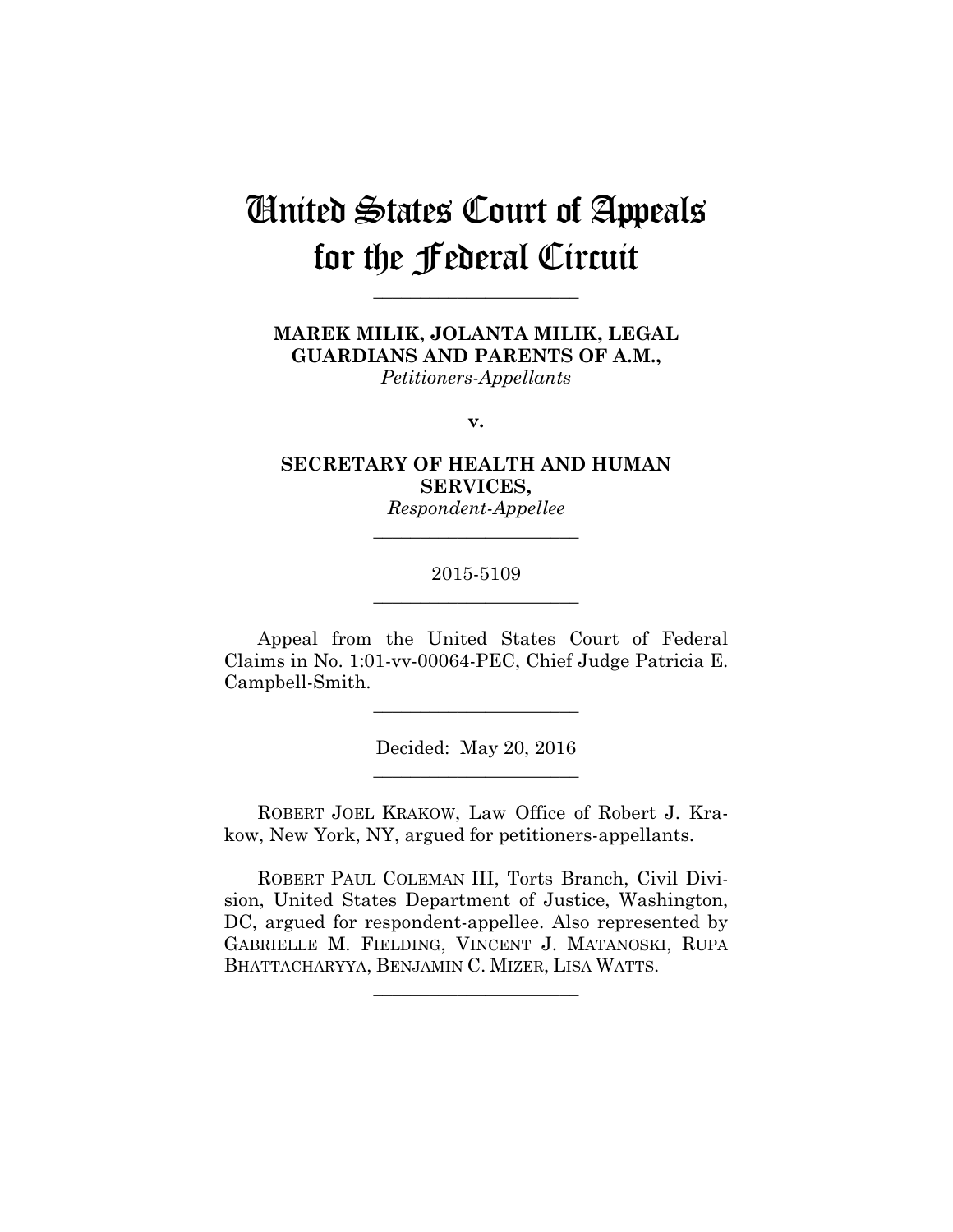## Before O'MALLEY, WALLACH, and HUGHES, *Circuit Judges.*

## O'MALLEY, *Circuit Judge*.

 Petitioners Marek and Jolanta Milik (collectively, "the Miliks"), on behalf of their son, A.M., appeal the final judgment of the United States Court of Federal Claims affirming a special master's decision denying compensation under the National Childhood Vaccine Injury Act of 1986 (codified as amended at 42 U.S.C. §§ 300aa-1 to -34) ("the Vaccine Act"). *Milik v. Sec'y of Health & Human Servs*., 121 Fed. Cl. 68 (2015). The special master found that the Miliks failed to prove by a preponderance of the evidence that a measles, mumps, and rubella ("MMR") vaccine caused A.M. to develop a severe neurological condition, involving developmental delay, spastic diplegia, and motor difficulties. *Milik v. Sec'y of Health & Human Servs*., No. 01-64V, 2014 WL 6488735 (Fed. Cl. Spec. Mstr. Oct. 29, 2014) ("*Special Master Decision*"). Because the Court of Federal Claims correctly concluded that the special master's decision was not arbitrary, capricious, an abuse of discretion, or otherwise not in accordance with law, we affirm.

## I. BACKGROUND

## A. Factual Background

The relevant facts are primarily those found by the special master in his detailed October 29, 2014 decision. A.M. was born on December 5, 1993, and was raised in a predominately Polish-speaking household. *Special Master Decision*, 2014 WL 6488735, at \*3. At A.M.'s fifteenmonth routine examination, the pediatrician noted that A.M. was "doing well" and was a "well child." *Id*. In December 1995, when A.M. was two years old, his pediatrician noted that "A.M. responded to sound, used 4 to 10 words ('mama' and 'dada' were noted specifically), walked up stairs, and walked independently." *Id*. During subsequent visits in 1996, A.M.'s new pediatrician, Dr. Mitchell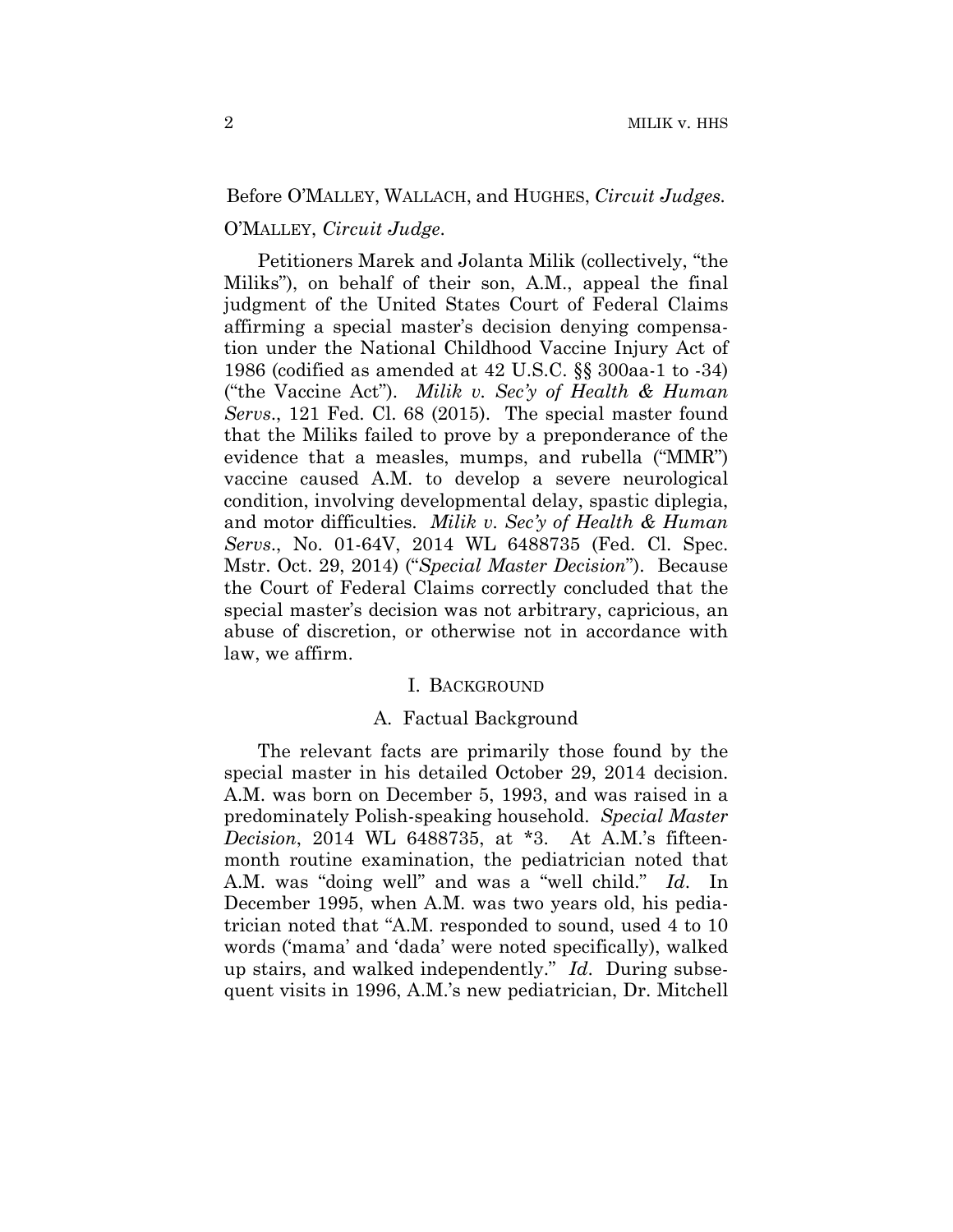Weiler, noted that A.M. could speak several words in English. *Id*.

On January 29, 1998, when A.M. was four years and one month old, he received his second MMR vaccination. *Id*. Eleven days later, A.M. returned to Dr. Weiler's office complaining of a sore throat. "Dr. Weiler diagnosed A.M. with pharyngitis (throat swelling) and otitis media (ear infection), and treated him with an antibiotic." *Id*. Dr. Weiler rechecked A.M.'s ears on February 23, 1998. His notes from that appointment stated that A.M. had a "Trauma. Slipped/Fell" and that he had a limp, but he was seen by a podiatrist and the x-rays were negative. *Id*. at \*4.

On March 2, 1998, A.M. saw Dr. Joseph Maytal, a pediatric neurologist, for complaints of limping. *Id*. Dr. Maytal made several observations during the examination, including that A.M. did not know his last name, he only spoke single words in English, and his parents were unsure if he could use plurals. *Id*. Dr. Maytal gave A.M. a provisional diagnosis of "Ataxia/Unsteadiness and Developmental Delay." *Id*. He also opined that A.M. had two issues:

One is the *longstanding* issue of this youngster who is globally delayed mostly in the language/communicative skills but also in his fine motor and possibly in his gross motor skills . . . . The second issue is his acute symptoms of "limping." As a precaution I would like to consider the reason for his limping . . . with an MRI.

*Id*. (emphasis added). According to Dr. Maytal, the MRI showed "diffuse white matter demyelination which is consistent with demyelinating process most likely some form of leukodystrophy." *Id*.

In July 1998, A.M. saw Dr. Krystyna Wisniewski, a pediatric neurologist who was part of an interdisciplinary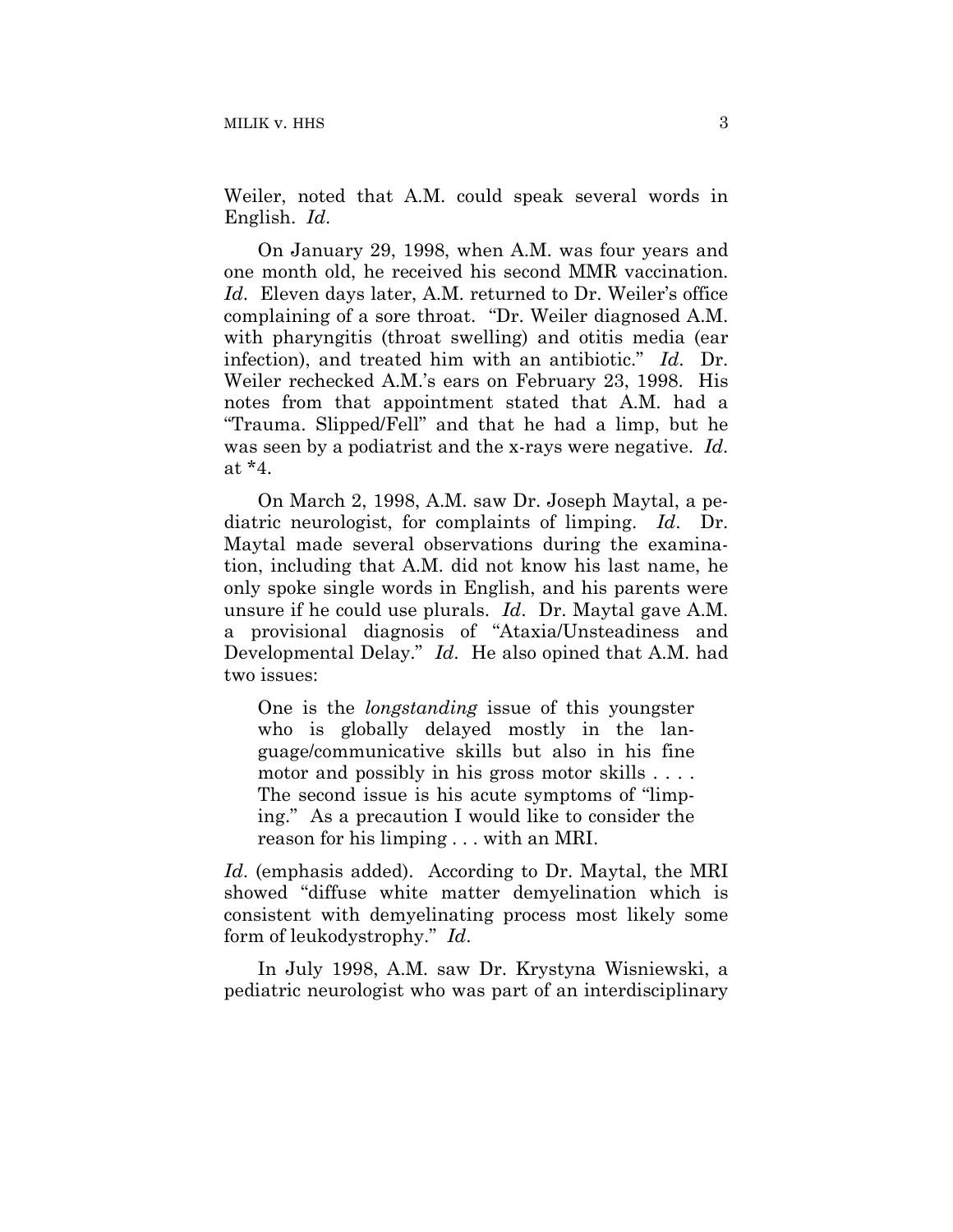team of specialists at the George A. Jervis Clinic, New York State Institute for Basic Research in Developmental Disabilities ("IBR"). Dr. Wisniewski noted that A.M.'s "cognitive function seems to be appropriate for his chronological age. He knows colors, numbers, and follows three step commands. His visual perception seems to be impaired." *Milik*, 121 Fed. Cl. at 75. Dr. Wisniewski diagnosed A.M. with "spastic diplegia, more right than left." *Special Master Decision*, 2014 WL 6488735, at \*4.

Dr. Maria Malinowska, a bilingual psychologist, evaluated A.M. in September 1998. *Id*. at \*5. She determined that, at four years and nine months of age, A.M. had "motor and speech/language difficulties as well as attentional problems." *Id*. Dr. Malinowska concluded that these difficulties "are most likely due to an organic brain dysfunction interfere [sic] with his intellectual and adaptive functioning." *Id*. A.M. also saw Dr. Ricardo Madrid for a neuromuscular evaluation. Dr. Madrid opined that A.M.'s condition was "suggestive but not diagnostic of post infectious or post vaccination acute encephalomyelitis." *Id*. But because A.M. did not experience seizure, fever, and altered mental state—symptoms that are typically expected with a vaccine complication— Dr. Madrid doubted that A.M.'s disorder arose from a "neurological complication associated with MMR vaccination." *Id*.

The medical records provide little information regarding A.M.'s care after 1998. A group of physicians reevaluated A.M.'s condition beginning in 2011. At that time, A.M. was wheelchair-bound and unable to care for himself. In March 2012, when he was eighteen years old, A.M. saw a specialist in medical genetics who opined that "[t]he finding of apparently normal development followed by a sudden loss of abilities following an insult with severe demyelination is suggestive of vanishing white matter disease. This often presents during childhood with ataxia following infection or fright." *Id*. at \*6.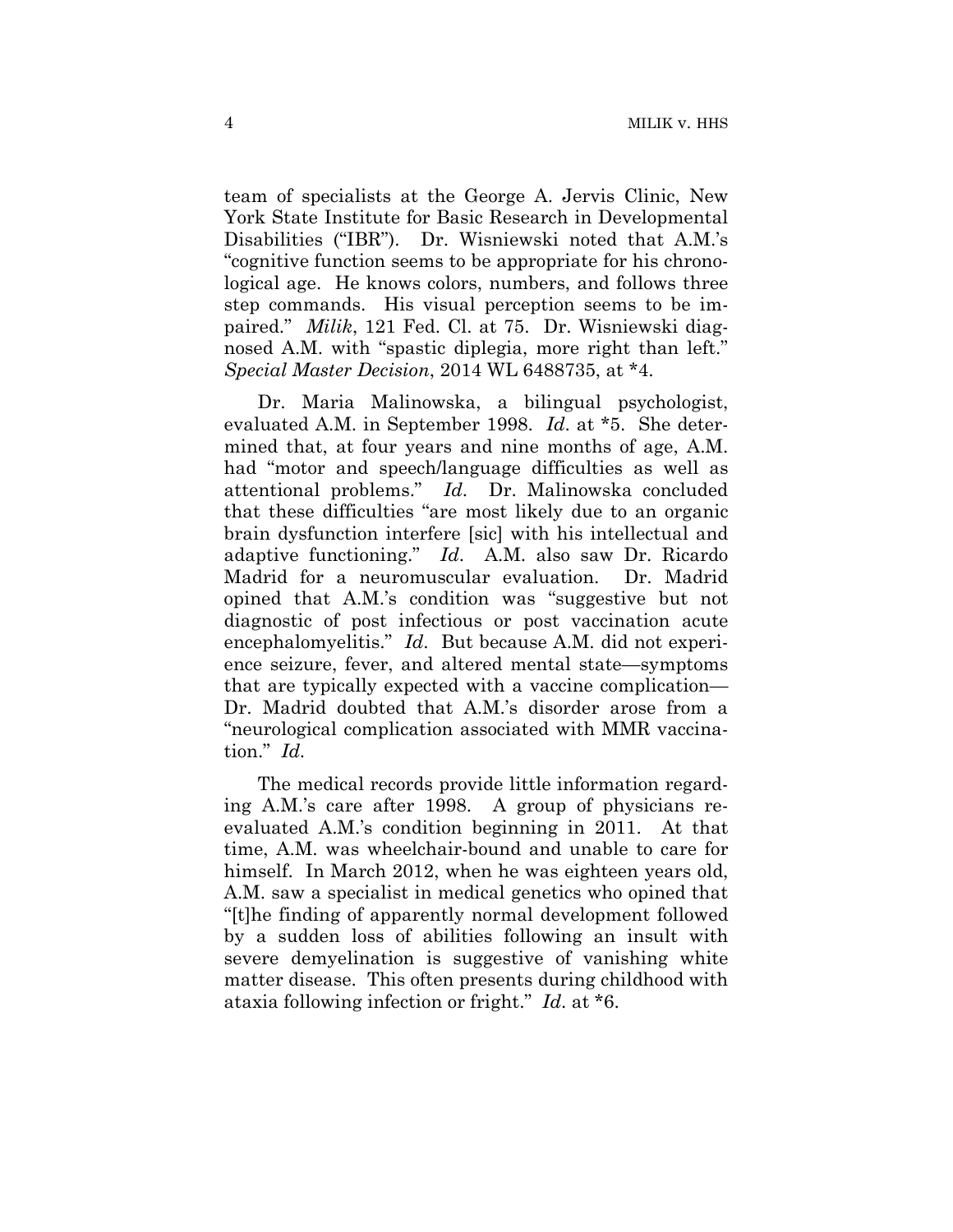#### B. Procedural History

The Miliks filed a petition for compensation on January 31, 2001, on behalf of A.M., alleging that he "suffered injuries including spastic diplegia (paraplegia) causing [him] to walk with a permanent and debilitating limp, severe gross and fine motor difficulties as well as difficulties learning, all of which were 'caused-in-fact by administration of the MMR vaccination.'" *Milik*, 121 Fed. Cl. at 70-71. The Secretary filed a report opposing the petition for compensation. At the Miliks' request, proceedings were delayed for several years to allow time to obtain counsel and file expert reports.

The Miliks filed two expert reports, the first of which was a one-page letter from Dr. Logush, a pediatric neurologist at the IBR where A.M. was treated. In that letter, Dr. Logush stated that A.M.'s history was "suggestive but not diagnostic of post infectious or post vaccine, immunologically induced acute disseminated encephalitis vs. encephalomyelitis." *Special Master Decision*, 2014 WL 6488735, at \*25. Dr. Logush offered the same conclusion after he conducted a follow-up examination of A.M. in February 2011. *Milik*, 121 Fed. Cl. at 77. Although Dr. Logush participated in a telephone conference with the special master where he stated that it was "very probable" that the MMR vaccine caused A.M.'s injury, he did not ultimately testify as the Miliks' expert. *Special Master Decision*, 2014 WL 6488735, at \*25.

The Miliks' second expert report, filed in November 2011, was from Dr. Nizar Souayah, the neurologist who testified as their expert witness. Dr. Souayah is boardcertified in neurology, electrodiagnostic medicine, and neuromuscular medicine. *Id*. at \*8. Dr. Souayah opined that A.M.'s condition was "consistent with an extensive white matter disease that started approximately 3 weeks after MMR vaccination" and that "A.M. suffered an 'encephalopathy or encephalitis,' caused by the MMR vac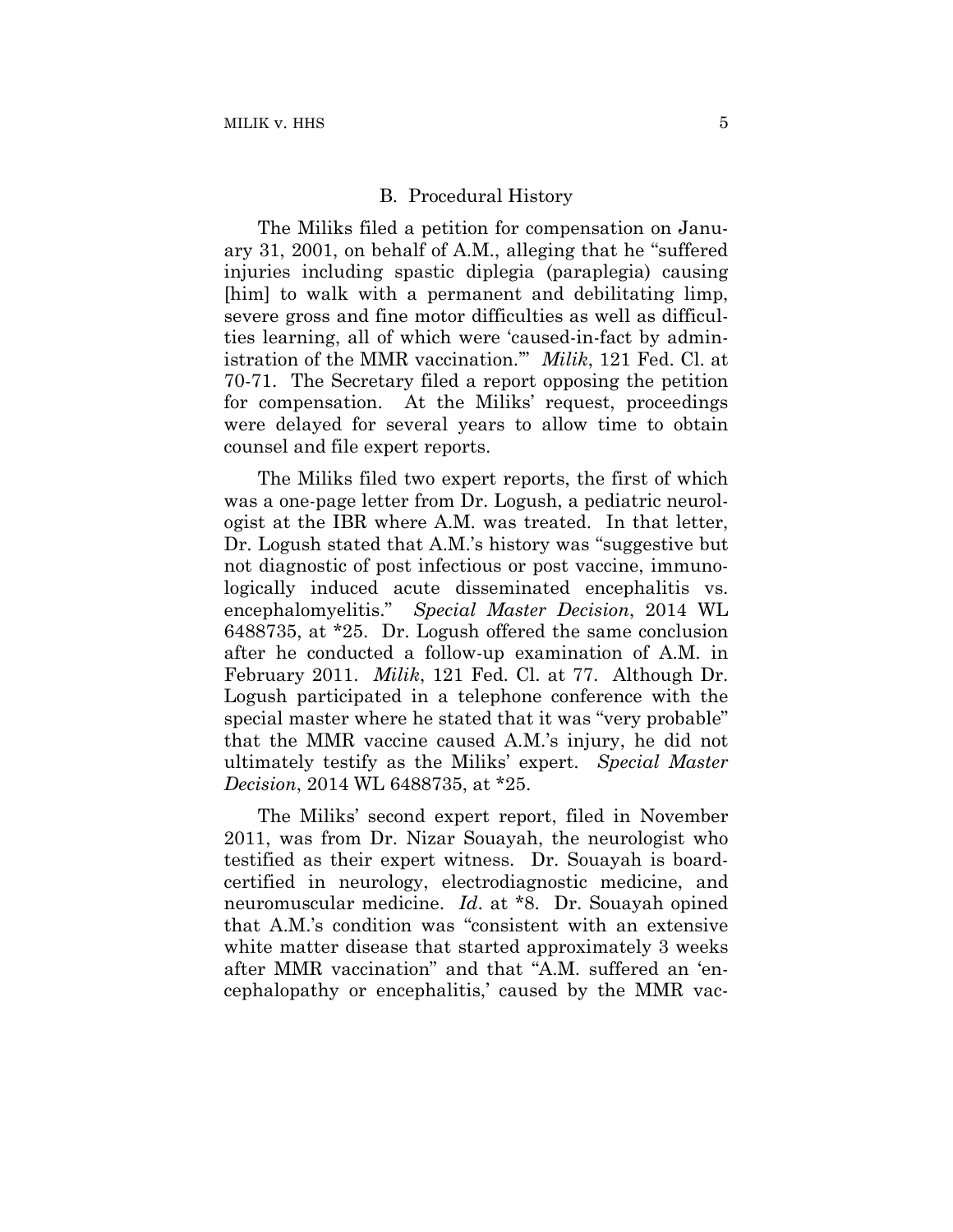cine, at that time." *Id*. at \*9. In both his written report and his testimony, Dr. Souayah opined that the MMR vaccine caused A.M.'s injury because: (1) A.M. experienced normal health and development before the vaccine; (2) 22 days after receiving the MMR vaccination, A.M. developed a limp; (3) no other cause for A.M.'s injury was identified, despite extensive testing; and (4) the MMR vaccine has been suspected of causing central nervous system damage. *Id*.

In response, the government filed two expert reports from Dr. Michael Kohrman, who is "board-certified in neurology and psychiatry, with a special competency in child neurology and sleep medicine, and also boardcertified in pediatrics." *Id*. Dr. Kohrman opined that A.M. had a *pre-existing* global developmental delay, and that his condition is "likely to be a result of a 'vanishing white matter' disease, such as an unidentified form of leukodystrophy, that began around two years of age when the first signs of developmental delay appeared." *Id*. In the alternative, Dr. Kohrman submitted that, even if A.M.'s symptoms did not appear until after the MMR vaccination, "the cause would still more likely have been an infection from which A.M. was suffering at the time, rather than his vaccination." *Id*.

In March 2013, the special master held an evidentiary hearing and heard testimony from Dr. Souayah and Dr. Kohrman. Both parties filed post-hearing briefs. A year after the hearing, the Miliks filed a motion for consideration of new medical evidence, seeking to introduce a letter from Dr. Maytal, A.M.'s pediatric neurologist. *Id*. at \*7. In that letter, Dr. Maytal sought to clarify that his use of the term "longstanding" in reference to A.M.'s global delay should be interpreted as "a condition existing prior to examination," and that his group was "unable to determine the time length of symptoms." *Id*. at \*12. The special master admitted the letter over the government's objection.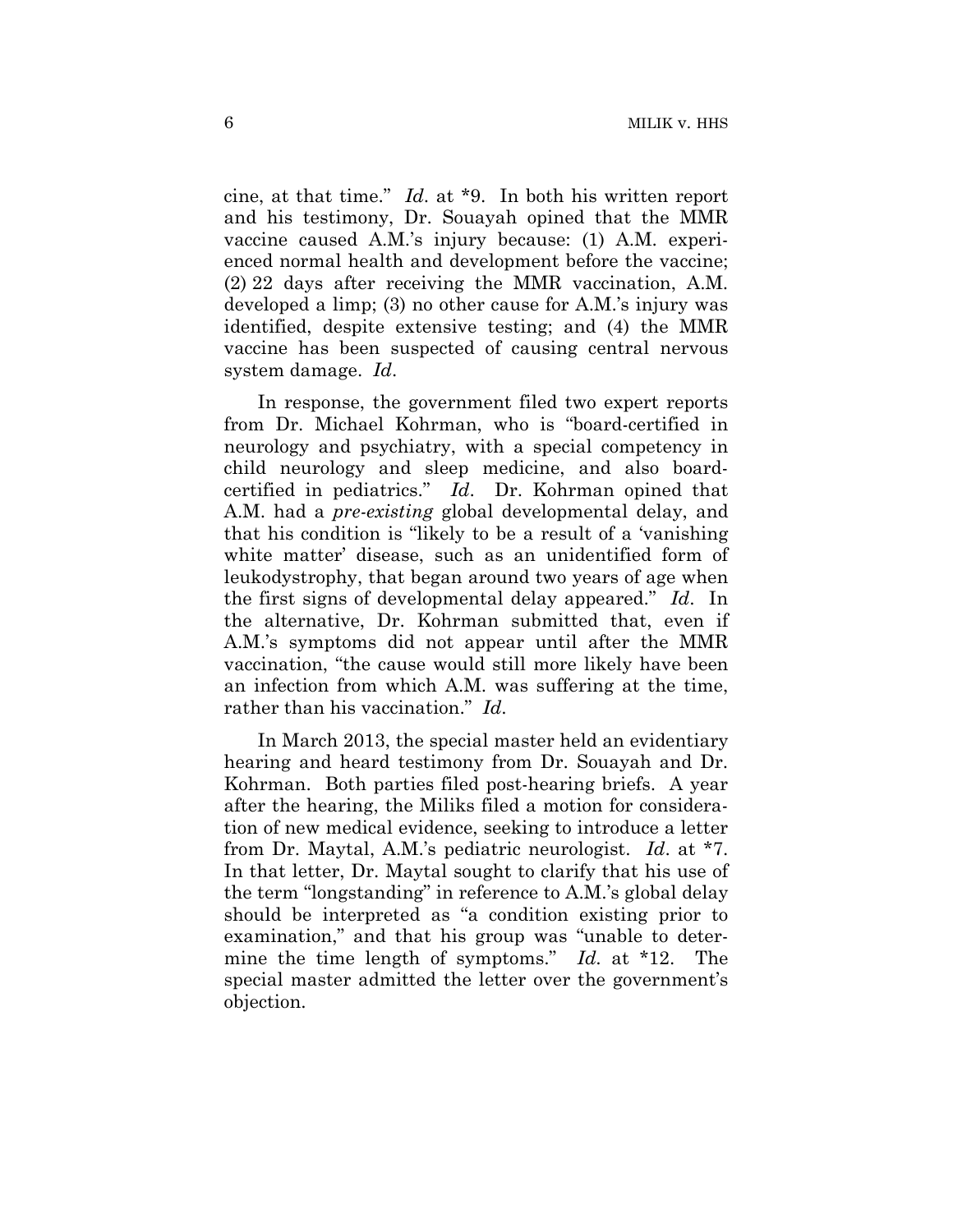1

On October 29, 2014, the special master issued a detailed decision denying the Miliks' petition for compensation. At the outset, the special master noted that, although both experts agreed that A.M. suffers from a severe developmental disorder, they disagreed as to the cause. Weighing the expert testimony, the special master found Dr. Kohrman—the government's expert—more persuasive, and credited his opinion that the onset of A.M.'s developmental delay preceded the MMR vaccination. *Id*. at \*10.

Recognizing that the parties presented A.M.'s condition as a single global entity involving *both* mental delay and physical problems, and that the Miliks never argued that they were distinct injuries, the special master found no evidentiary basis to conclude that part of A.M.'s disability was vaccine-caused. *Id*. at \*27.1 Accordingly, the special master concluded that the Miliks had not shown by preponderant evidence that the MMR vaccination caused A.M.'s disorder. *Id*. at \*27-28 (citing *Althen v. Sec'y of Health & Human Servs.*, 418 F.3d 1274, 1278 (Fed. Cir. 2005)). In the alternative, the special master found that: (1) A.M. did not suffer an encephalopathy or encephalitis; (2) even if he did, the more likely cause was an infection A.M. had at the time; and (3) the onset of A.M.'s limping was outside the medically accepted timeframe. *Id*. at \*17-20.

The Miliks sought review of the special master's decision in the Court of Federal Claims, asserting three primary arguments. First, they argued that the Court of

<sup>1</sup> During oral argument before this court, counsel for the Miliks reiterated that they did not attempt to separate A.M.'s condition into two distinct issues. Oral Argument at 19:17-20:08, *available at* http:// oralarguments.cafc.uscourts.gov/default.aspx?fl=2015- 5109.mp3.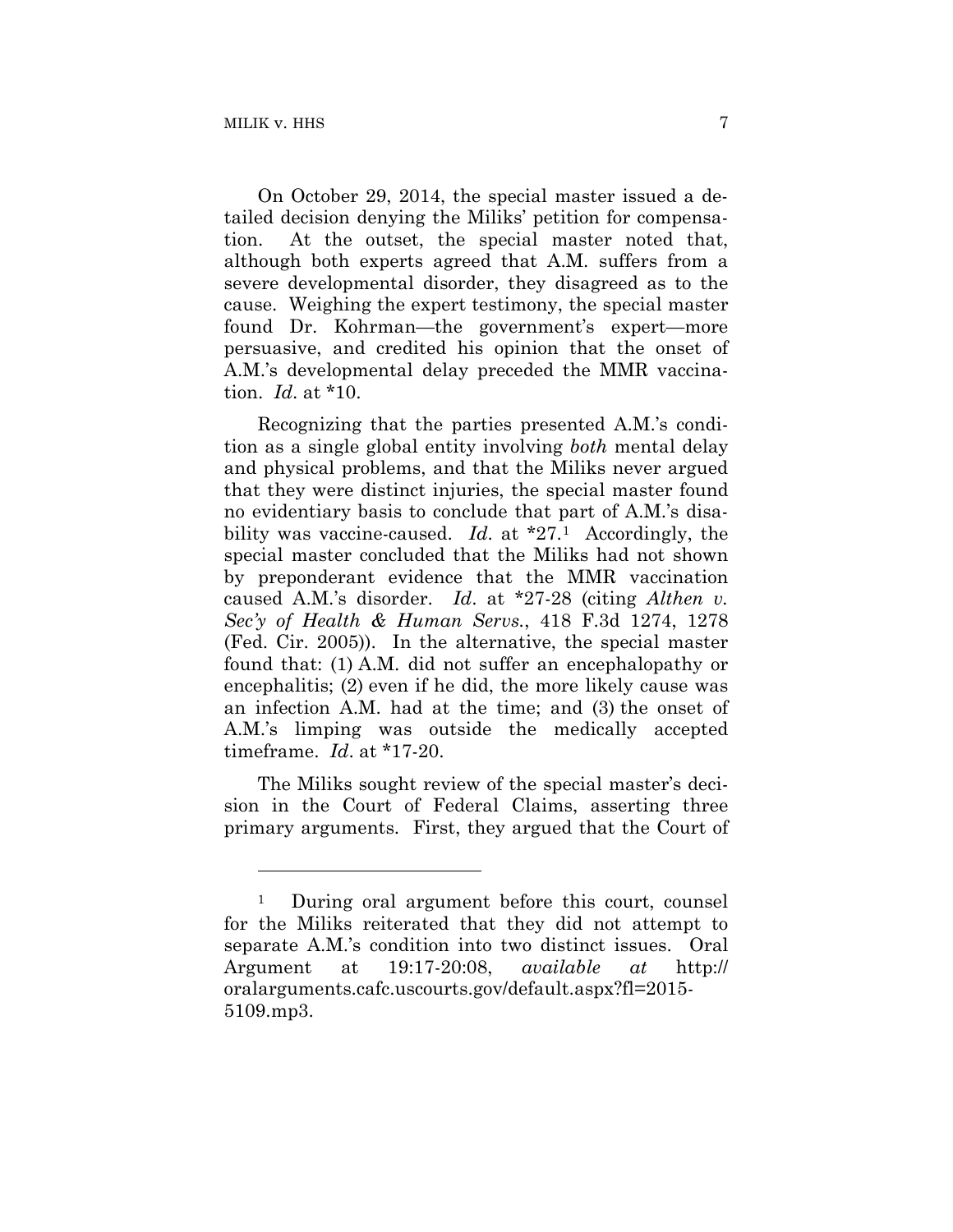Federal Claims is constitutionally required to conduct a de novo review of the special master's decision. *Milik*, 121 Fed. Cl. at 72 n.11 (citing *Bruesewitz v. Wyeth LLC*, 562 U.S. 223 (2011)). Second, the Miliks objected to the special master's onset finding, and his determination that Dr. Kohrman was more credible and persuasive than Dr. Souayah. *Id*. at 72. Finally, the Miliks objected to the special master's alternative findings.

In a decision dated April 29, 2015, the Court of Federal Claims sustained the special master's decision. The court began by dismissing the Miliks' constitutional argument regarding the applicable standard of review in a footnote, agreeing with the government that the Vaccine Act "does not bar a petitioner from later filing a claim in an Article III federal court, and that petitioners' reliance on *Bruesewitz* is misplaced." *Id*. at 72 n.11.

The court then considered the Miliks' objections to the special master's onset finding that A.M.'s global developmental delay preceded his MMR vaccination. Although the court found that some of Dr. Kohrman's inferences based on A.M.'s well-child examinations were not wellsupported, it concluded that the special master's decision "was not based solely, or even largely, on those records." *Id*. at 86. Instead, the special master based his decision on a number of other records, including: (1) Dr. Maytal's March 1998 diagnosis of longstanding global delay; (2) Dr. Malinowska's September 1998 diagnosis of delay in communication, daily living skills, and motor skills; (3) A.M.'s parents' repeated reports that he suffered no cognitive regression; and (4) Dr. Kohrman's interpretation of two MRI studies of A.M.'s brain taken in 1998. *Id*. Because the special master's onset decision was based on reliable evidence in the record, the court concluded that it was not arbitrary or capricious. And, because the court sustained that decision, it found it unnecessary to consider the Miliks' objection to the special master's alternative findings. *Id*. at 87.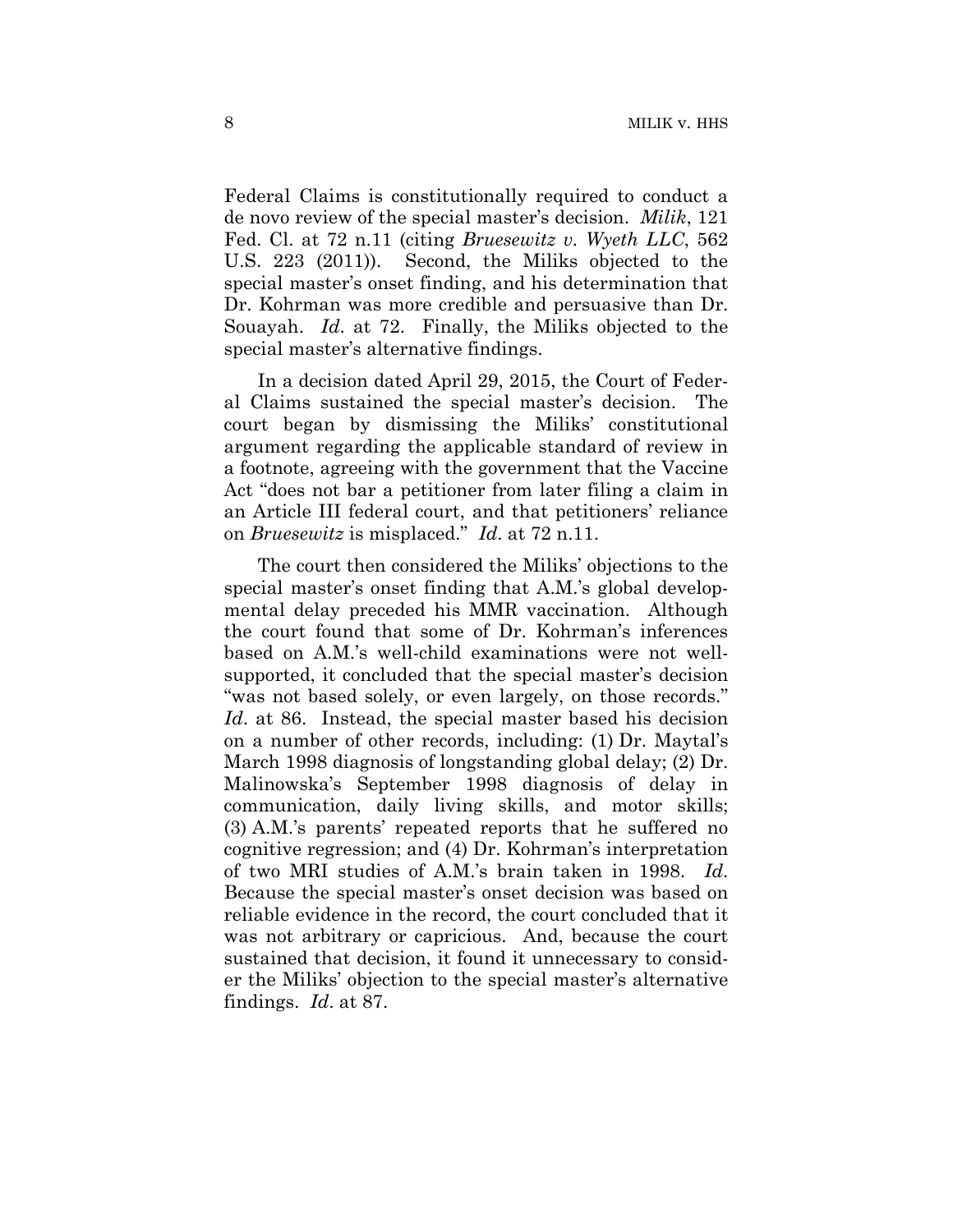The Miliks timely appealed to this court, and we have jurisdiction pursuant to 28 U.S.C.  $\S 1295(a)(3)$  and 42 U.S.C. § 300aa-12(f).

#### II. DISCUSSION

On appeal, the Miliks argue that: (1) the Vaccine Act, and its attendant arbitrary and capricious standard of review, is unconstitutional because it deprives petitioners of their right to de novo review in an Article III court; and (2) even if the standard of review is constitutional, the special master's decision denying compensation is arbitrary and capricious because it is unsupported in the record. We address each argument in turn.

## A. Jurisdiction and Standard of Review

"Childhood vaccinations, though an important part of the public health program, are not without risk." *Terran v. Sec'y of Health & Human Servs*., 195 F.3d 1302, 1306 (Fed. Cir. 1999). Recognizing that vaccines can cause serious adverse side effects in rare circumstances, "Congress became concerned that tort liability and related costs might drive up the prices of vaccines and discourage vaccine manufacturers from staying in this market, and that normal tort litigation might leave many sufferers of vaccine-caused injuries uncompensated." *Id*. at 1307 (citing H.R. Rep. No. 99-908, at 1, 4, 6-7 (1986), *reprinted in* 1986 U.S.C.C.A.N. 6287, 6345, 6347-48).

Accordingly, Congress enacted the Vaccine Act in 1986 to increase the safety and availability of vaccines. *Id*. at 1307. The Vaccine Act created the National Vaccine Injury Compensation Program ("the Program"), through which claimants can petition for compensation for vaccine-related injury or death. *See* 42 U.S.C. § 300aa-10(a). In doing so, the Act established a no-fault compensation program "designed to work faster and with greater ease than the civil tort system." *Shalala v. Whitecotton*, 514 U.S. 268, 269 (1995). The Act requires claim-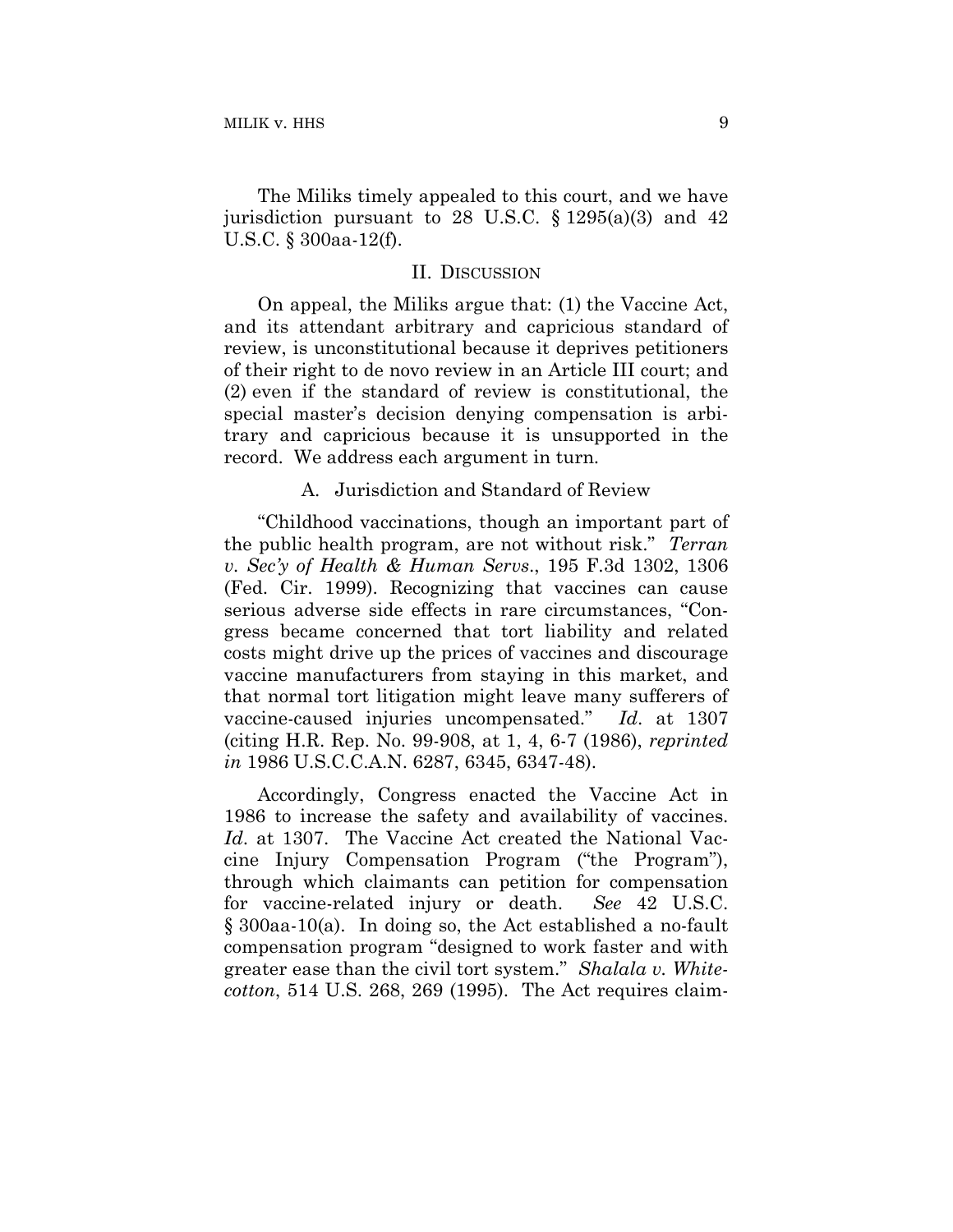ants to seek relief through the Program before filing a civil action in a state or federal court against a vaccine administrator or manufacturer for damages in an amount greater than \$1,000. 42 U.S.C. § 300aa-11(a)(2)(A).

As originally enacted, the Vaccine Act provided the "district courts of the United States" jurisdiction to determine if a petitioner was entitled to compensation under the Program. National Childhood Vaccine Injury Act of 1986, Pub. L. No. 99-660, § 2112(a), 100 Stat. 3743, 3761. The district court would designate a special master to prepare proposed findings of fact and conclusions of law. *Id*. at § 2112(c), 100 Stat. at 3761-62. The Act provided that, "upon objection . . . to the proposed findings of fact or conclusions of law prepared by the special master or upon the court's own motion, the court shall undertake a review of the record of the proceedings and may thereafter make a de novo determination of any matter and issue its judgment accordingly, including findings of fact and conclusions of law, or remand for further proceedings." *Id.* at § 2112(d)(1), 100 Stat. at 3762.

The Vaccine Compensation Amendments of 1987 transferred jurisdiction from "district courts of the United States" to "the United States Claims Court." *See* Omnibus Budget Reconciliation Act of 1987, Pub. L. No. 100- 203, § 4307, 101 Stat. 1330, 1330-224 to 1330-225 (amending 42 U.S.C. § 300aa-11).2 Congress subsequently amended the Act to establish, within the United States Claims Court, an office of special masters to review compensation claims. *See* Omnibus Budget Reconciliation Act of 1989, Pub. L. No. 101-239, § 6601(e), 103 Stat. 2106,

1

<sup>2</sup> Congress later replaced the references to the "United States Claims Court" with the "United States Court of Federal Claims." *See* Court of Federal Claims Technical and Procedural Improvements Act of 1992, Pub. L. No. 102-572, § 902, 106 Stat. 4506, 4516.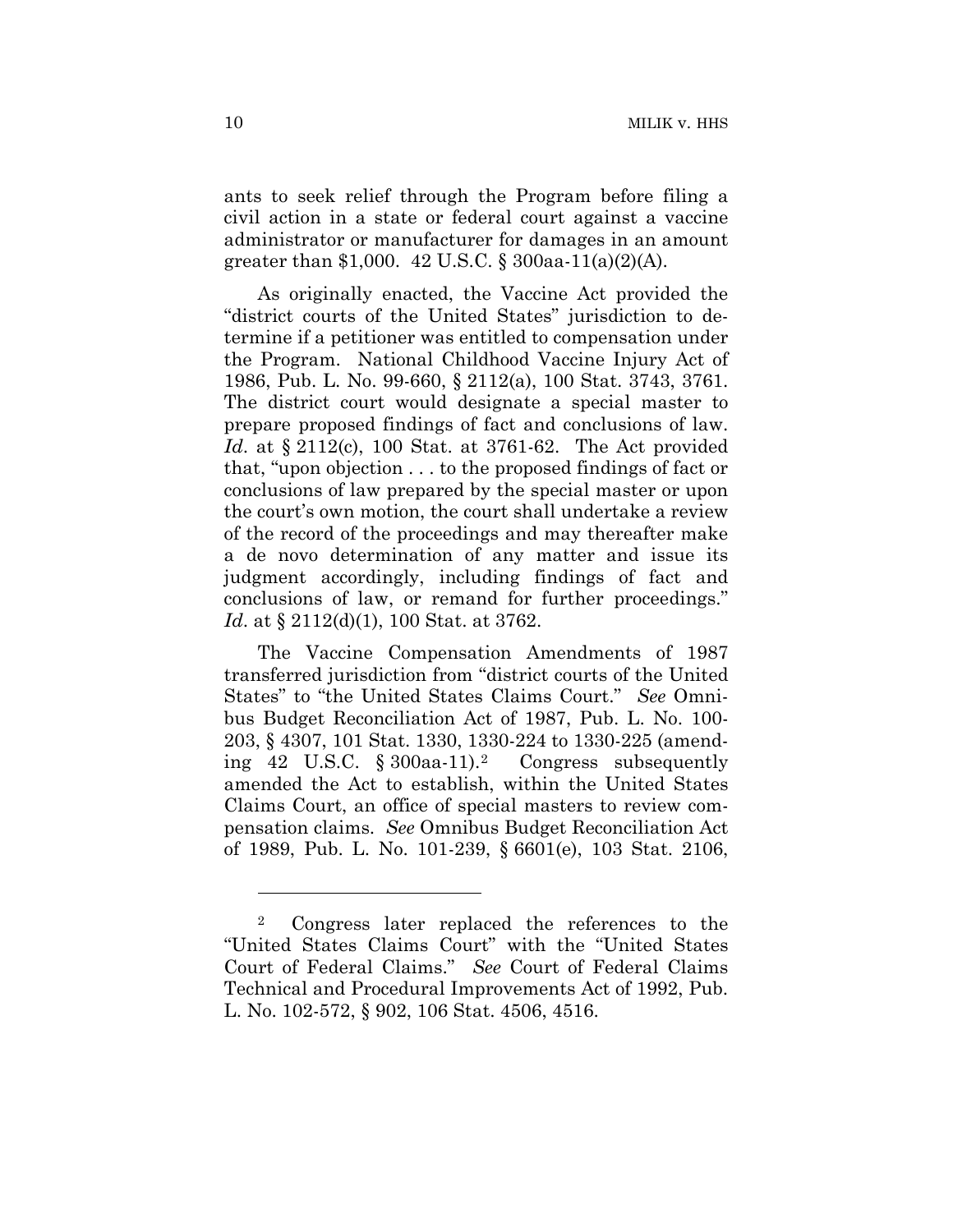2286-89 (amending 42 U.S.C. § 300aa-12). At the same time, Congress changed the standard of review. Rather than de novo review, the amendment provided that the Claims Court "shall have jurisdiction to . . . set aside any findings of fact or conclusion of law of the special master found to be arbitrary, capricious, an abuse of discretion, or otherwise not in accordance with law and issue its own findings of fact and conclusion of law." *Id*. at § 6601(h)(2)(B), 103 Stat. at 2289-90 (codified at 42 U.S.C.  $\S$  300aa-12(e)(2)(B)). By statute, the Court of Federal Claims' judgment may be reviewed in this court. 42 U.S.C. § 300aa-12(f).

We review an appeal from the Court of Federal Claims in a Vaccine Act case de novo, applying the same standard of review that court applied in reviewing the special master's decision. *Broekelschen v. Sec'y of Health & Human Servs.*, 618 F.3d 1339, 1345 (Fed. Cir. 2010) (citing *Andreu v. Sec'y of Health & Human Servs.*, 569 F.3d 1367, 1373 (Fed. Cir. 2009)). Although we review legal determinations without deference, we review the special master's factual findings under the arbitrary and capricious standard. *Griglock v. Sec'y of Health & Human Servs*., 687 F.3d 1371, 1374 (Fed. Cir. 2012); *see Hines v. Sec. of Health & Human Servs.*, 940 F.2d 1518, 1524 (Fed. Cir. 1991) ("In effect, then, we review the underlying decision of the special master under the arbitrary and capricious standard of  $\S$  300aa-12(e)(2)(B).").

The arbitrary and capricious standard is "difficult for an appellant to satisfy with respect to any issue, but particularly with respect to an issue that turns on the weighing of evidence by the trier of fact." *Lampe v. Sec'y of Health & Human Servs.*, 219 F.3d 1357, 1360 (Fed. Cir. 2000). If the special master "has considered the relevant evidence of record, drawn plausible inferences and articulated a rational basis for the decision," then reversible error is "extremely difficult to demonstrate." *Hines*, 940 F.2d at 1528. As this court has recognized: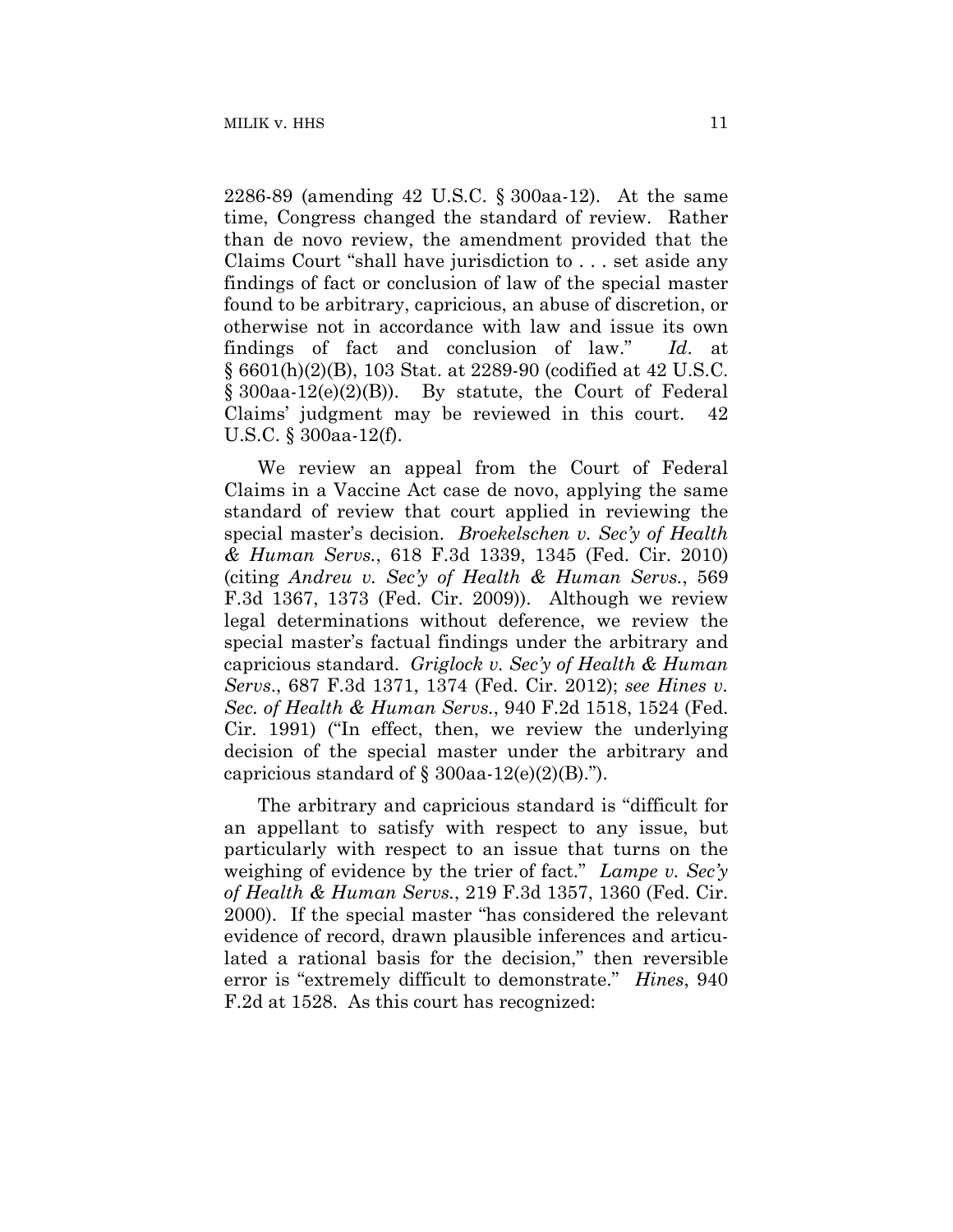Congress assigned to a group of specialists, the Special Masters within the Court of Federal Claims, the unenviable job of sorting through these painful cases and, based upon their accumulated expertise in the field, judging the merits of the individual claims. The statute makes clear that, on review, the Court of Federal Claims is not to second guess the Special Masters fact-intensive conclusions; the standard of review is uniquely deferential for what is essentially a judicial process. Our cases make clear that, on our review of the judgment of the Court of Federal Claims, we remain equally deferential. That level of deference is especially apt in a case in which the medical evidence of causation is in dispute.

*Hodges v. Sec'y of Health & Human Servs*., 9 F.3d 958, 961 (Fed. Cir. 1993) (internal citations omitted). Accordingly, we "do not reweigh the factual evidence, assess whether the special master correctly evaluated the evidence, or examine the probative value of the evidence or the credibility of the witnesses – these are all matters within the purview of the fact finder." *Porter v. Sec'y of Health & Human Servs.*, 663 F.3d 1242, 1249 (Fed. Cir. 2011) (citing *Broekelschen*, 618 F.3d at 1349). Rather, as long as the special master's "conclusion [is] based on evidence in the record that [is] not wholly implausible, we are compelled to uphold that finding as not being arbitrary or capricious." *Cedillo v. Sec'y of Health & Human Servs.*, 617 F.3d 1328, 1338 (Fed. Cir. 2010) (citation omitted).

On appeal, the Miliks argue that the Vaccine Act unconstitutionally denies them access to de novo review in an Article III court. Specifically, they argue that, by limiting a vaccine injury claimant to filing a claim against the Secretary in an Article I court, "the Vaccine Act has deprived petitioners of the rights granted in Article III of the United States Constitution and the common law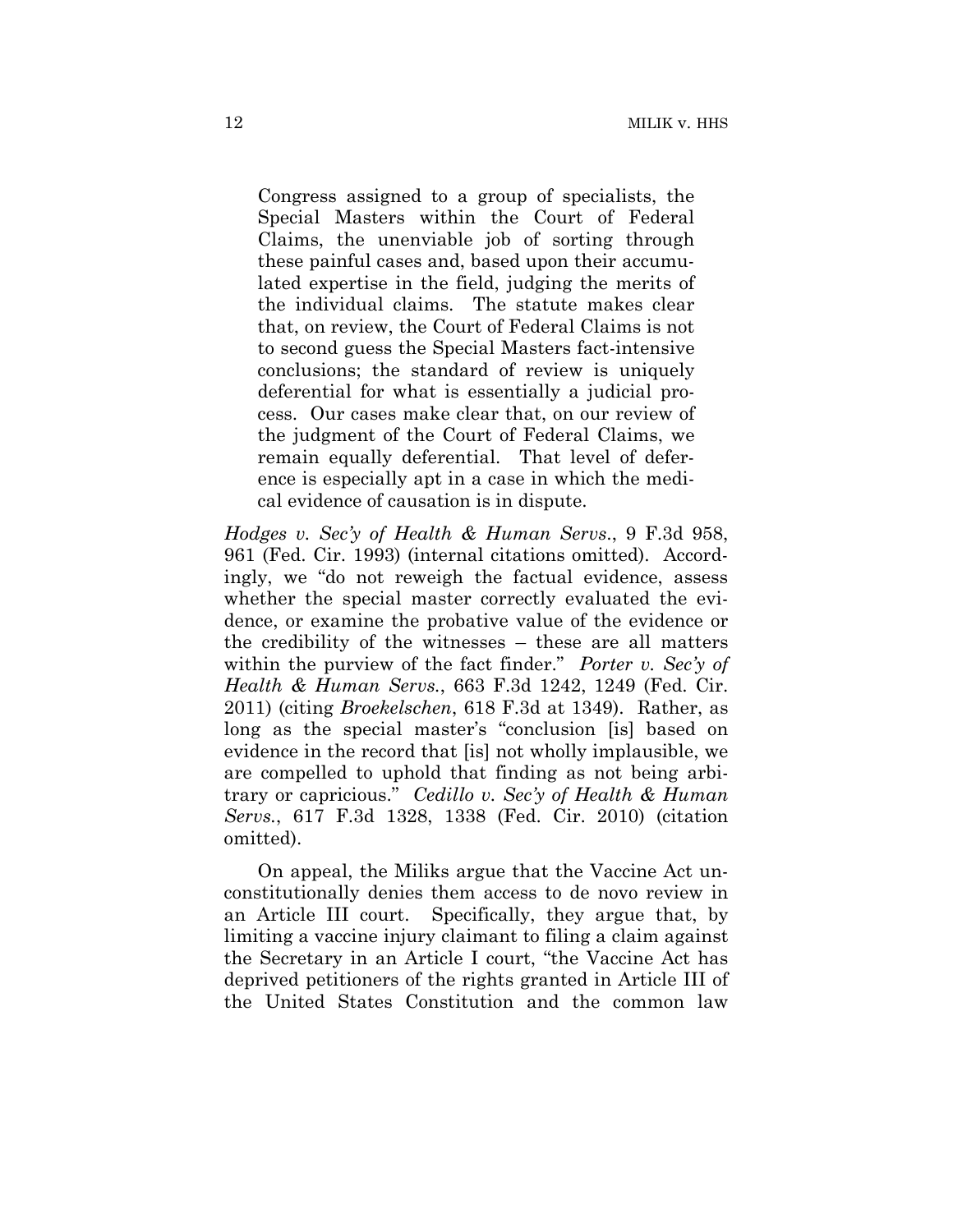protections afforded in state courts for tortious injuries against the manufacturers of vaccines." Pet'rs Br. 14-15. The Miliks point to two recent Supreme Court decisions which they argue, when taken together, support their argument that the Vaccine Act is unconstitutional: *Bruesewitz v. Wyeth LLC*, 562 U.S. 223 (2011), and *Stern v. Marshall*, 564 U.S. 462 (2011).

In *Bruesewitz*, the Court held that the Vaccine Act "pre-empts all design-defect claims against vaccine manufacturers brought by plaintiffs who seek compensation for injury or death caused by vaccine side effects." 562 U.S. at 243. There, the Court considered 42 U.S.C. § 300aa-22(b)(1), which provides that:

No vaccine manufacturer shall be liable in a civil action for damages arising from a vaccine-related injury or death associated with the administration of a vaccine after October 1, 1988, if the injury or death resulted from side effects that were unavoidable even though the vaccine was properly prepared and was accompanied by proper directions and warnings.

Given the statutory text, the Court concluded that, as long as "there was proper manufacture and warning, any remaining side effects, including those resulting from design defects, are deemed to have been unavoidable. State-law design-defect claims are therefore preempted." *Id*. at 231-32.

The Miliks also cite the Supreme Court's decision in *Stern*, which reiterated that:

Congress may not "withdraw from judicial cognizance any matter which, from its nature, is the subject of a suit at the common law, or in equity, or admiralty." *Murray's Lessee v. Hoboken Land & Improvement Co*., 59 U.S. 272 (1856). When a suit is made of "the stuff of the traditional actions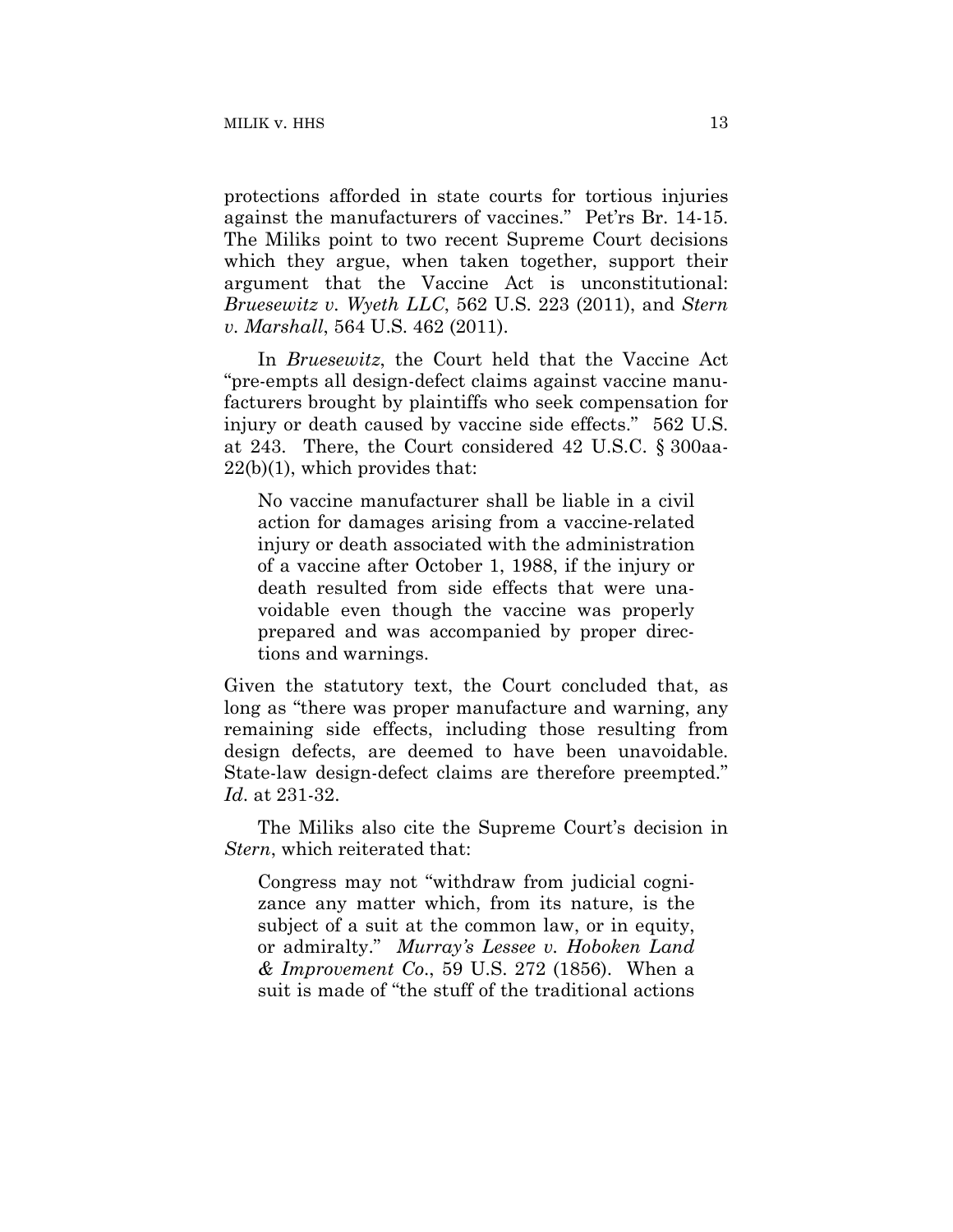at common law tried by the courts at Westminster in 1789," . . . and is brought within the bounds of federal jurisdiction, the responsibility for deciding that suit rests with Article III judges in Article III courts. The Constitution assigns that job resolution of "the mundane as well as the glamorous, matters of common law and statute as well as constitutional law, issues of fact as well as issues of law"—to the Judiciary.

564 U.S. at 484 (citation omitted). Applying these principles in *Stern*, the Court held that an Article I bankruptcy court "lacked the constitutional authority to enter a final judgment on a state law counterclaim that is not resolved in the process of ruling on a creditor's proof of claim." *Id*. at 503. In reaching this conclusion, the Court noted that it was not dealing with "a situation in which Congress devised an 'expert and inexpensive method for dealing with a class of questions of fact which are particularly suited to examination and determination by an administrative agency specially assigned to that task.'" *Id*. at 494 (citation omitted). Instead, the "'experts' in the federal system at resolving common law counterclaims such as Vickie's [tortious interference counterclaim] are the Article III courts, and it is with those courts that her claim must stay." *Id*.3

1

<sup>3</sup> *Stern* was recently narrowed in *Wellness International Network v. Sharif*, 135 S. Ct. 1932 (2015). There, the Court made clear that "Article III is not violated when the parties knowingly and voluntarily consent to adjudication by a bankruptcy judge." *Id*. at 1939. The Court explained that "allowing Article I adjudicators to decide claims submitted to them by consent does not offend the separation of powers so long as Article III courts retain supervisory authority over the process." *Id*. at 1944.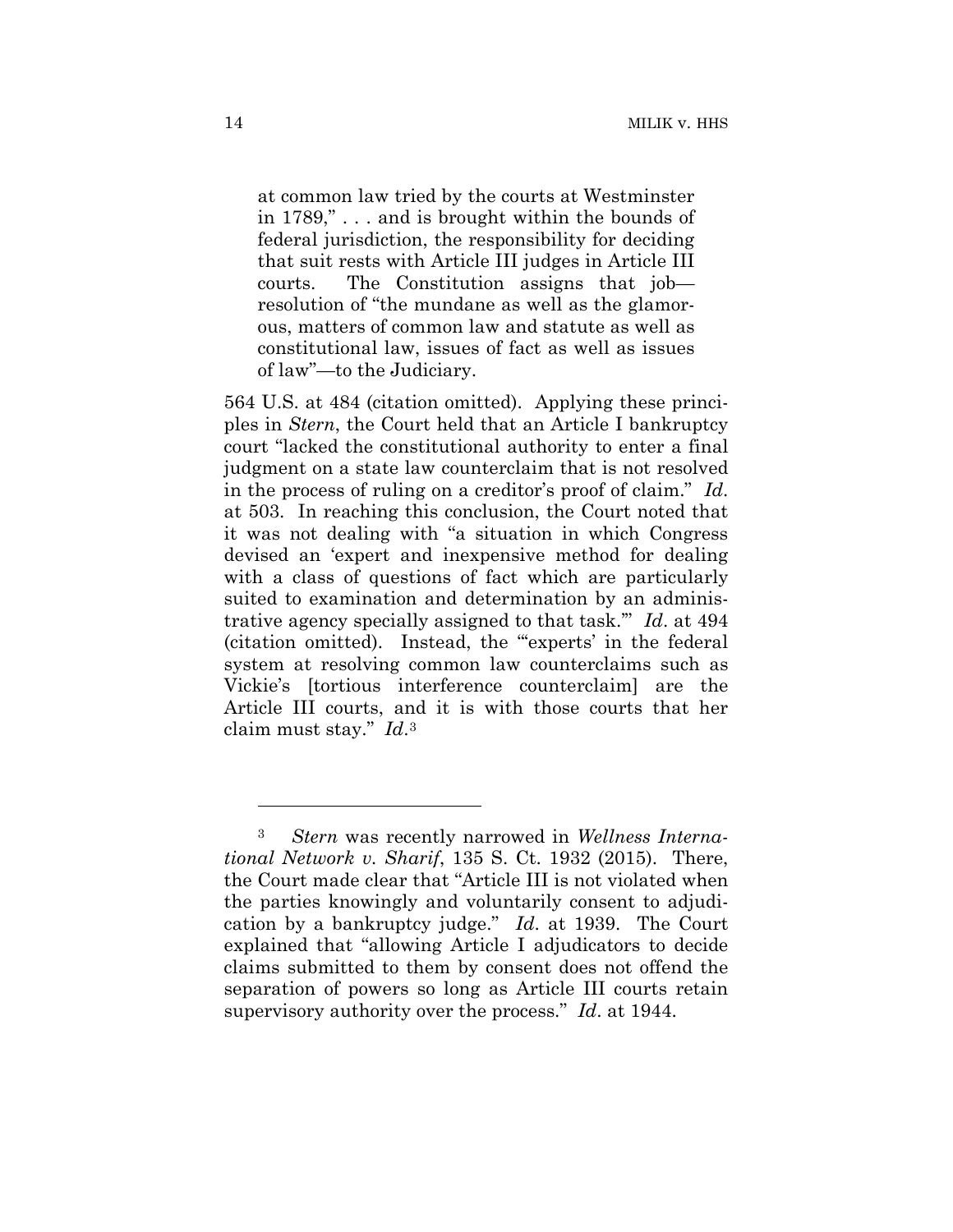The Miliks' briefing on *Stern* is sparse, and the government's response does not address it. At oral argument, counsel for the Miliks clarified their position as follows:

Under the original understanding of the Act, there was an opportunity for a petitioner to reject the judgment in the Vaccine court or elect to proceed in a state or federal court under common law or under state statutes. That is now gone. We submit that a litigant bringing these kinds of claims is entitled to de novo review in an Article III court, as it traditionally would be available.

Oral Argument at 3:02-3:37, *available at* http:// oralarguments.cafc.uscourts.gov/default.aspx?fl=2015- 5109.mp3. The Miliks suggest that, in light of *Stern* which says that, unless certain exceptions apply, Congress cannot take away access to Article III courts for resolution of common law claims—the Supreme Court's decision in *Bruesewitz* rendered the Vaccine Act unconstitutional because it does just that. We disagree.

 The separation of powers concerns at play in *Stern* are not implicated by *Bruesewitz*. In the Vaccine context, the only questions the special master addresses are those related to the fact of injury and causation. No liability issues are determined by the special master; it is a no fault statute that assumes the right to recovery whenever injury and causation are established. The "design defect" question is never addressed by the Article I court or its special master program.

The issues that *are* addressed are not barred from subsequent Article III review. While the legal theories under which questions of injury and causation may be reconsidered by the Article III court may be narrowed by *Bruesewitz's* reading of the Vaccine Act, those questions nonetheless can be revisited. Indeed, the Miliks could revisit the very issues decided by the special master in the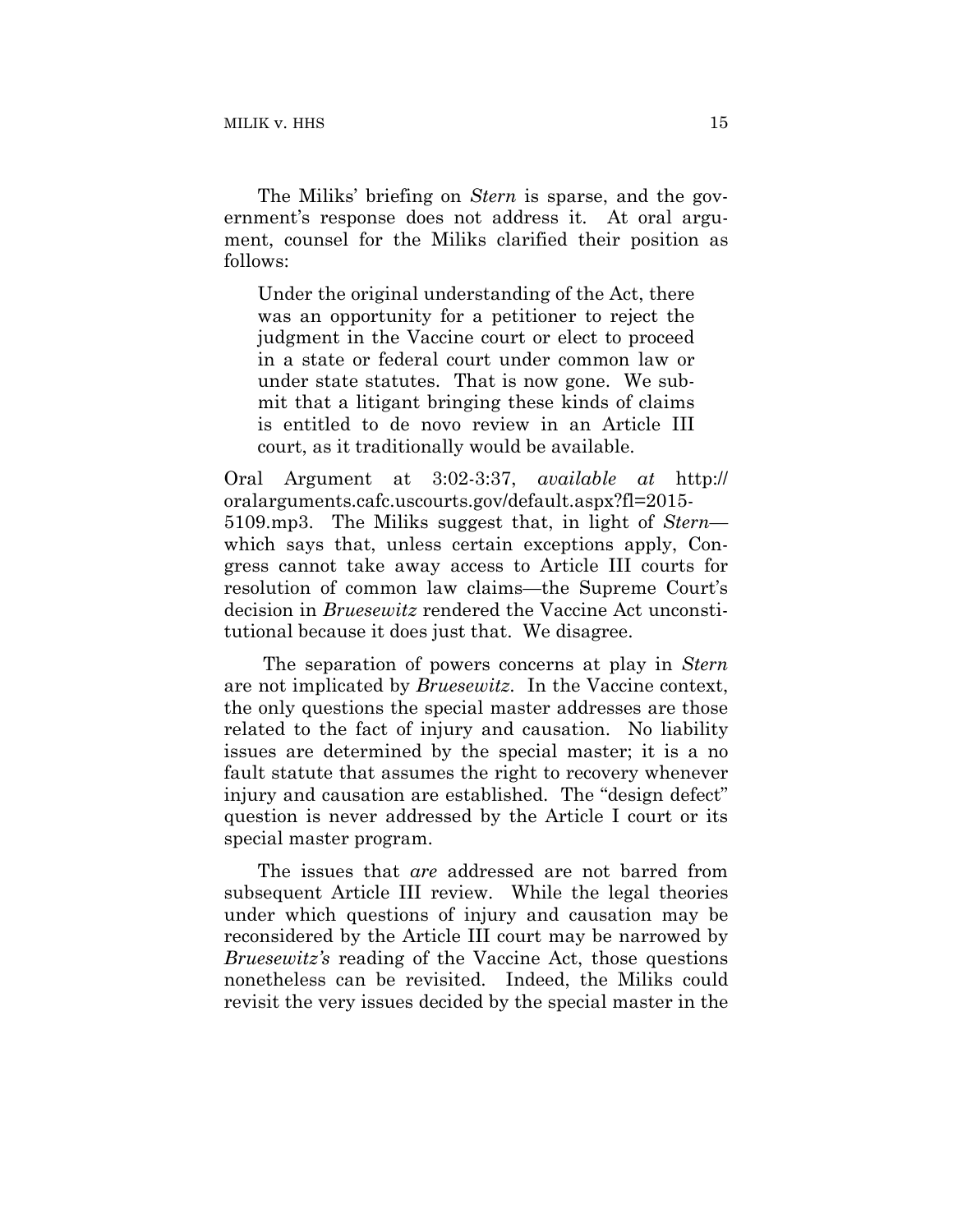context of a manufacturing defect claim, breach of express or implied warranty claims, or even a contract claim if the predicate for such claims exists. Thus, even if *Stern* were applicable to these facts, its limitations would not be violated.

More importantly, however, is the fact that *Stern* is *not* applicable here. The only constitutional question *Bruesewitz* implicates is whether Congress may preempt a cause of action altogether, such that no court may decide the claim. There is no doubt Congress has the authority under the Supremacy Clause to preempt state law causes of action which conflict with the federal standards and policies set forth in a duly authorized federal statute. *See Lorillard Tobacco Co. v. Reilly*, 533 U.S. 525, 541 (2001) ("State action may be foreclosed by express language in a congressional enactment, by implication from the depth and breadth of a congressional scheme that occupies the legislative field, or by implication because of a conflict with a congressional enactment." (internal citations omitted)). That is precisely what the Court in *Bruesewitz* said Congress did when it passed the Vaccine Act. *See Bruesewitz*, 562 U.S. at 231-33. We have no authority to disagree with that conclusion, and do not believe *Stern* provides a vehicle for doing so. *Stern* simply does not address the preemption of state law claims; it only addresses who may decide claims that are not otherwise preempted.

Because the Court's decision in *Stern* does not apply in these circumstances, and because the Court's decision in *Bruesewitz* has no bearing on the applicable standard of review, we continue to review the special master's findings of fact under the deferential arbitrary and capricious standard.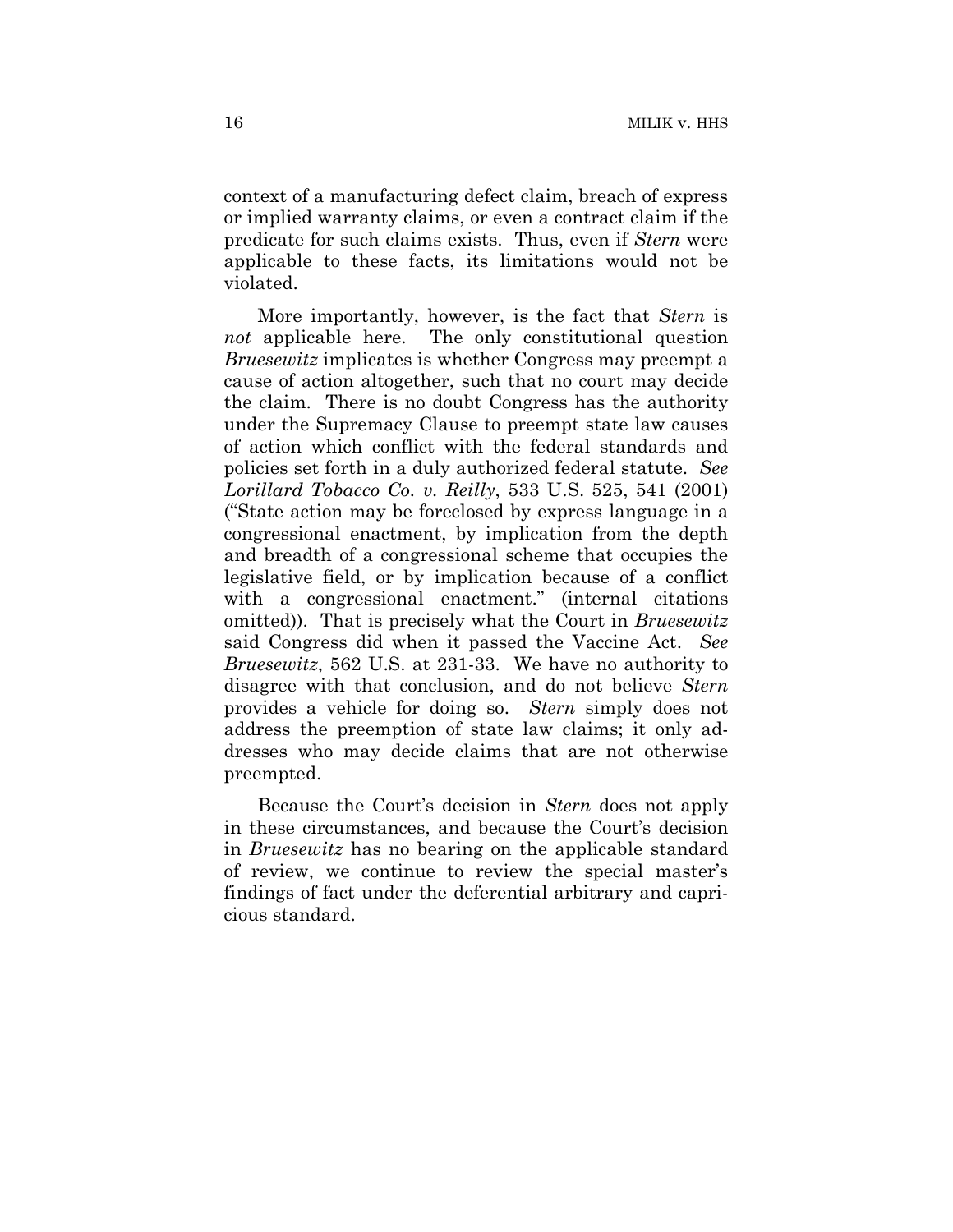## B. The Special Master's Decision Was Neither Arbitrary Nor Capricious

A petitioner seeking compensation under the Vaccine Act must show, by a preponderance of the evidence, "that the injury or death at issue was caused by a vaccine." *Broekelschen*, 618 F.3d at 1341 (citing 42 U.S.C. §§ 300aa- $11(c)(1)$ ,  $-13(a)(1)$ . A petitioner can establish causation in one of two ways. *Id*. If the petitioner shows that he or she received a vaccination listed on the Vaccine Injury Table, 42 U.S.C. § 300aa-14, and suffered an injury listed on that table within a statutorily prescribed time period, then the Act presumes the vaccination caused the injury. *Andreu v. Sec'y of Health & Human Servs.*, 569 F.3d 1367, 1374 (Fed. Cir. 2009). Where, as here, the injury is not on the Vaccine Injury Table, the petitioner may seek compensation by proving causation-in-fact. *Id*.

To prove causation, a petitioner must show that the vaccine was "not only a but-for cause of the injury but also a substantial factor in bringing about the injury." *Shyface v. Sec'y of Health & Human Servs.*, 165 F.3d 1344, 1352 (Fed. Cir. 1999). Specifically, the petitioner must show the following by a preponderance of the evidence: (1) a medical theory causally connecting the vaccination to the injury; (2) a logical sequence of cause and effect demonstrating that the vaccination caused the injury; and (3) a proximate temporal relationship between the vaccine and the injury. *Althen v. Sec'y of Health & Human Servs.*, 418 F.3d 1274, 1278 (Fed. Cir. 2005). If the petitioner satisfies this burden, he is "entitled to compensation unless the government can show by a preponderance of the evidence that the injury is due to factors unrelated to the vaccine." *Broekelschen*, 618 F.3d at 1341 (citing *Doe v. Sec'y of Health & Human Servs*., 601 F.3d 1349, 1351 (Fed. Cir. 2010)).

The special master found that the Miliks met their burden of establishing the first prong of the *Althen* test,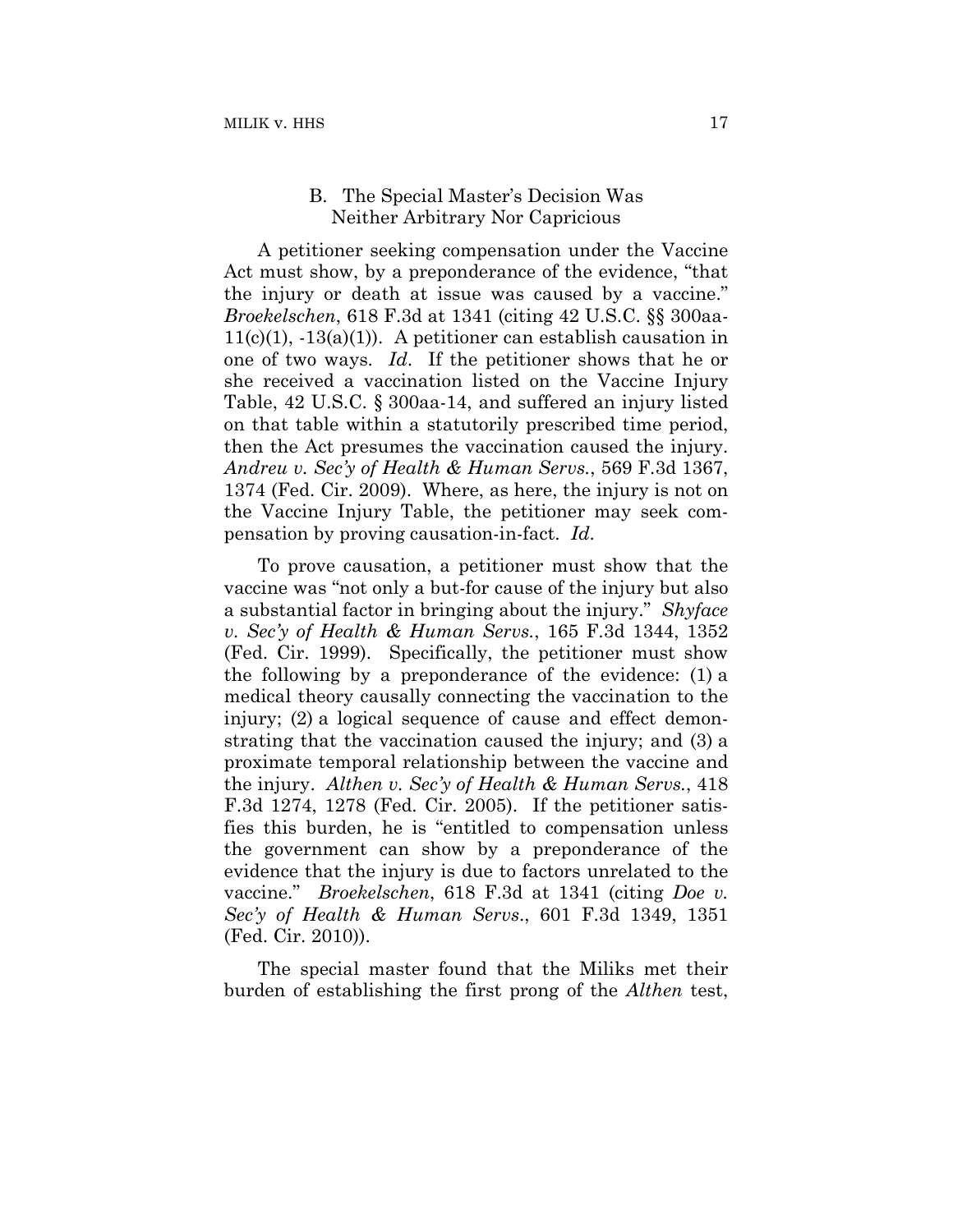but failed to meet prongs two and three. Indeed, as to the first prong, both parties' experts agreed that the MMR vaccination is *capable* of causing an encephalitis or encephalopathy. *Special Master Decision*, 2014 WL 6488735, at \*28. As to prong two, the special master found that the Miliks failed to show that the MMR vaccine caused A.M.'s condition because the record evidence revealed that A.M. had a preexisting developmental delay. *Id*.4 Although the special master deemed it unnecessary to address the third *Althen* prong, given his finding that the Miliks did not satisfy the second, he nonetheless found that A.M.'s condition did not fit the timeframe discussed in the medical literature of record, thus precluding a finding of a proximate temporal relationship between the vaccine and injury. *Id*.

On appeal, the Miliks allege that there was "no credible evidence supporting the special master's finding that A.M. had a developmental disorder preceding the administration of the MMR vaccination." Pet'rs Br. 11. Specifically, they argue that the special master erred in: (1) determining that the onset of A.M.'s condition predated the vaccine; (2) rejecting Dr. Maytal's clarification of the term "longstanding"; and (3) crediting Dr. Kohrman's opinion over that of Dr. Souayah. As to the alternative findings, the Miliks contend that the special master erred in finding that they failed to show a medically appropriate temporal relationship between A.M.'s condition and the MMR vaccine.

The Miliks' essentially ask this court to reweigh the factual evidence and assess the credibility of the witnesses. As an appellate tribunal, we can do neither. *See* 

<u>.</u>

<sup>4</sup> The special master clarified that the Miliks "failed to show that A.M.'s condition was either initially caused by his vaccinations, or was aggravated in any way by his vaccinations." *Id*. at \*28 n.31.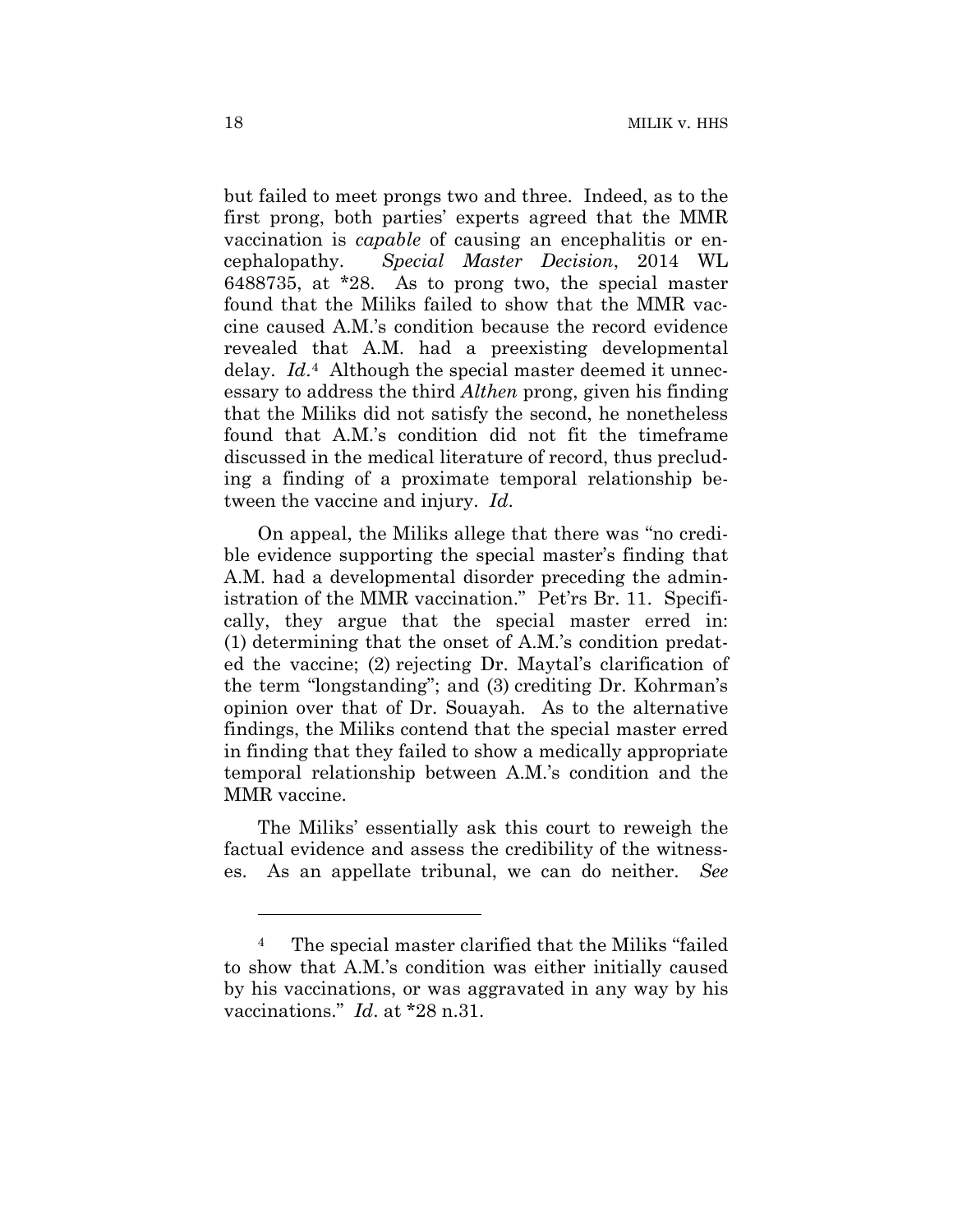*Porter*, 663 F.3d at 1249. And, as explained below, because the special master's onset decision was based on reliable evidence of record, it was neither arbitrary nor capricious.

First, the Miliks argue that the contemporaneous medical records reveal that A.M.'s pre-vaccination development was normal, and that none of his treating physicians noted any developmental delay. The Miliks further note that the Court of Federal Claims found "multiple instances where the record *failed to support* the special master's findings" with respect to A.M.'s pre-vaccination development. Pet'rs Br. 17.

While it is true that the court found some of Dr. Kohrman's inferences unsupported, the special master considered all of the evidence of record and relied substantially on one of the first contemporaneous medical records created: Dr. Maytal's diagnosis that A.M. suffered from "longstanding" global developmental delay. *See Special Master Decision*, 2014 WL 6488735, at \*10. The special master also relied on records from A.M.'s bilingual psychologist—Dr. Malinowska—showing that, at age four years and nine months, A.M. was delayed in his communication, daily living, and motor skills. *Id*. at \*14. These reports, coupled with the Miliks' own representation that A.M. did not experience cognitive regression postvaccination, supported the inference that A.M.'s developmental delay must have preceded the vaccination. *Id*.

The special master further considered two of A.M.'s post-vaccination MRI studies conducted in 1998, both of which showed no interval changes. *Id*. at \*15. Dr. Kohrman opined that those studies were "consistent with a demyelinating or dysmyelinating process that produced *longstanding* developmental delay dating back to his examination at the age of two years." *Id*. In light of the foregoing, we agree with the Court of Federal Claims that "the special master based his finding that the onset of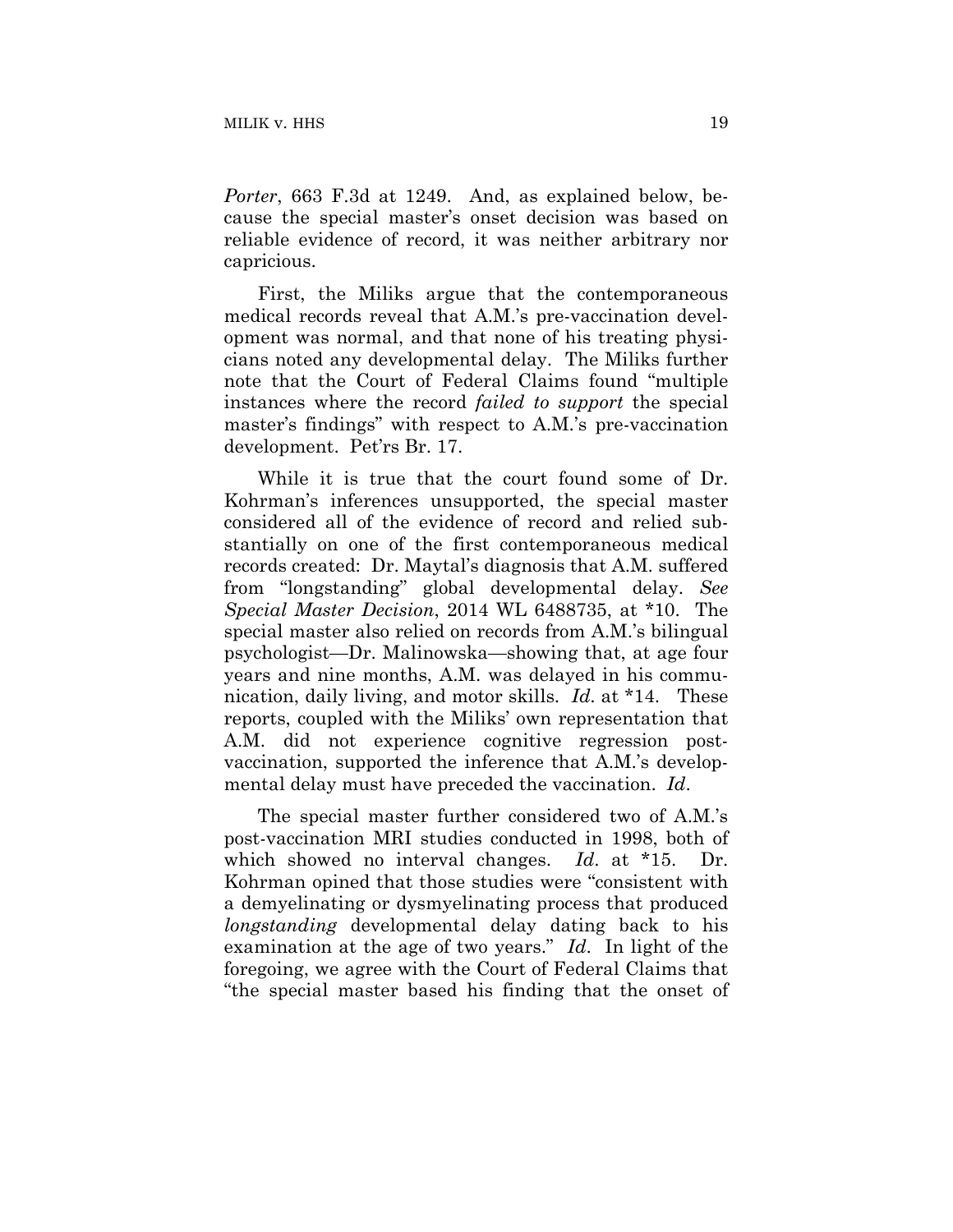A.M.'s global developmental delay preceded his MMR vaccination on reliable evidence in the record." *Milik*, 121 Fed. Cl. at 86.

Next, the Miliks argue that the special master unfairly rejected as "litigation driven" Dr. Maytal's letter clarifying his use of the term "longstanding." As noted, in March 1998, Dr. Maytal examined A.M. and identified two issues: "longstanding" global delay and "acute" symptoms of limping. Roughly sixteen years later, Dr. Maytal sent a letter stating that the "term 'longstanding' should be interpreted as 'a condition existing prior to examination.' We are unable to determine the time length of symptoms." *Special Master Decision*, 2014 WL 6488735, at \*12.

Recognizing that Dr. Maytal's letter was "not contemporaneous to the events to which it sp[oke]," and was "outside the context of diagnosis and treatment," the special master found that it was "entitled to less deference." *Id*. at \*12 n.14. Although the special master classified Dr. Maytal's letter as "litigation driven," he did not reject it for that reason. Instead, the special master "found that the meaning of longstanding urged by petitioners simply did not make sense within the context of Dr. Maytal's original diagnosis." *Milik*, 121 Fed. Cl. at 82.

The special master began by looking to the dictionary definition of "longstanding," which is "of long duration." *Special Master Decision*, 2014 WL 6488735, at \*12 n.15. He then noted that Dr. Maytal performed his initial examination only one month after A.M. received the MMR vaccination. The special master found that the "ordinary use of the term 'longstanding' would indicate that the delay had lasted substantially longer than one month." *Id*. at \*12. Next, the special master found it significant that Dr. Maytal's original report contrasted A.M.'s "longstanding" delay with his "acute" onset of limping, which began ten days prior to the examination. To accept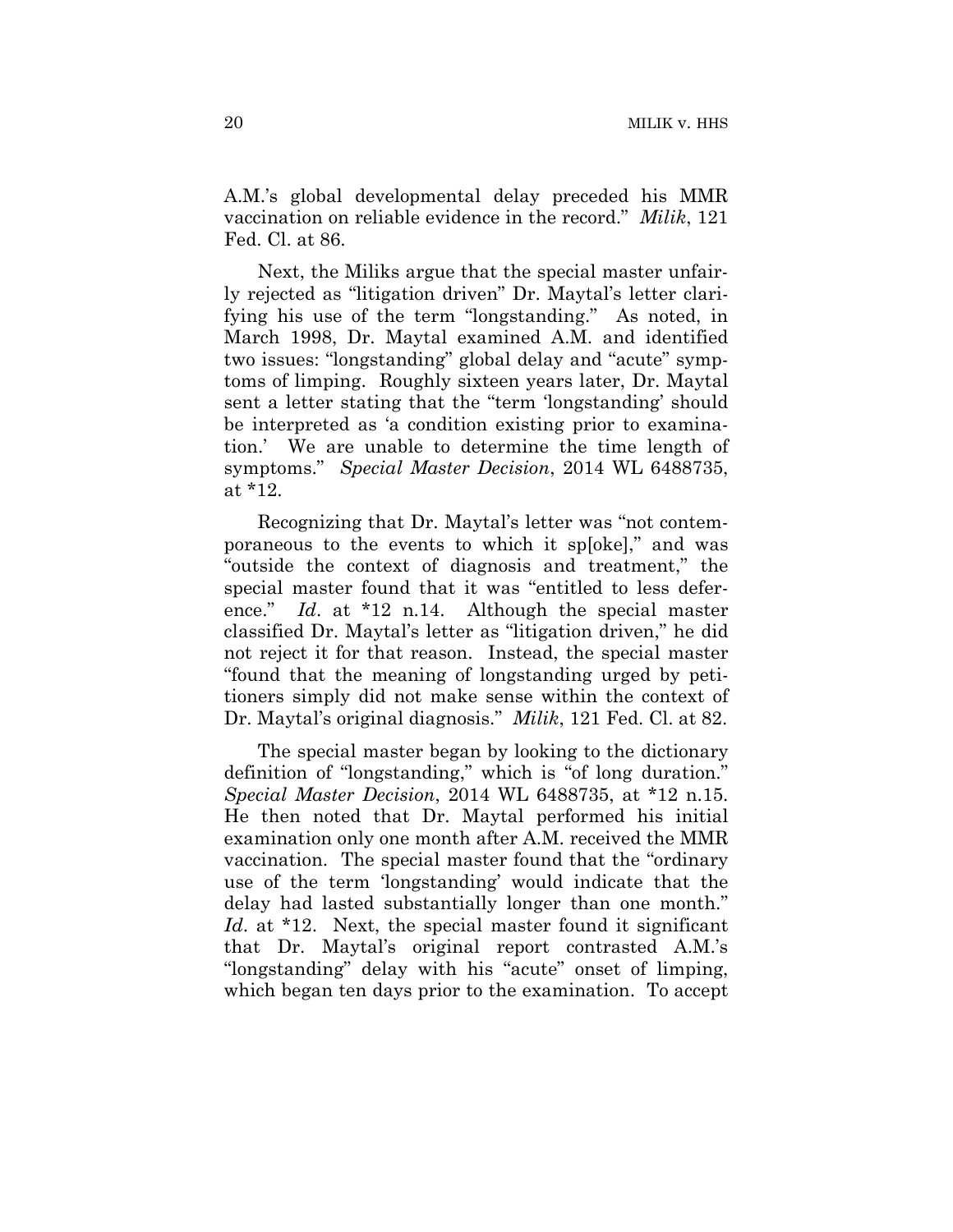Dr. Maytal's clarification of "longstanding" to mean "a condition existing prior to the examination," would "erase the distinction he originally drew between the 'longstanding' global delay and the 'acute' symptom of limping, and would make the original record *incoherent* as written." *Id*. On this record, we conclude that the special master reasonably chose to credit the plain meaning of "longstanding" over Dr. Maytal's belated clarification.

Finally, the Miliks argue that the special master erred in finding Dr. Kohrman, the government's expert, more persuasive than Dr. Souayah. It is well established that "[f]inders of fact are entitled—indeed, expected—to make determinations as to the reliability of the evidence presented to them and, if appropriate, as to the credibility of the persons presenting that evidence." *Moberly v. Sec'y of Health & Human Servs.*, 592 F.3d 1315, 1326 (Fed. Cir. 2010). We have recognized that "special masters have that responsibility in Vaccine Act cases." *Id*. at 1325. We have further recognized that a "special master's decision often times is based on the credibility of the experts and the relative persuasiveness of their competing theories," and that the special master's credibility findings "are virtually unchallengeable on appeal.'" *Broekelschen*, 618 F.3d at 1347 (quoting *Lampe*, 219 F.3d at 1361).

The record reveals that the special master considered the conflicting testimony from the parties' experts and reasonably concluded that Dr. Kohrman's opinion was entitled to more weight. To begin, the special master found that Dr. Souayah's testimony was based on a "flawed assumption as to the time of onset of A.M.'s neurological dysfunction." *Special Master Decision*, 2014 WL 6488735, at \*16. The special master also found that Dr. Kohrman was more qualified to address the issues in this case, given that he is a pediatric neurologist who sees children with neurological problems on a regular basis. In contrast, Dr. Souayah generally treats adults and "has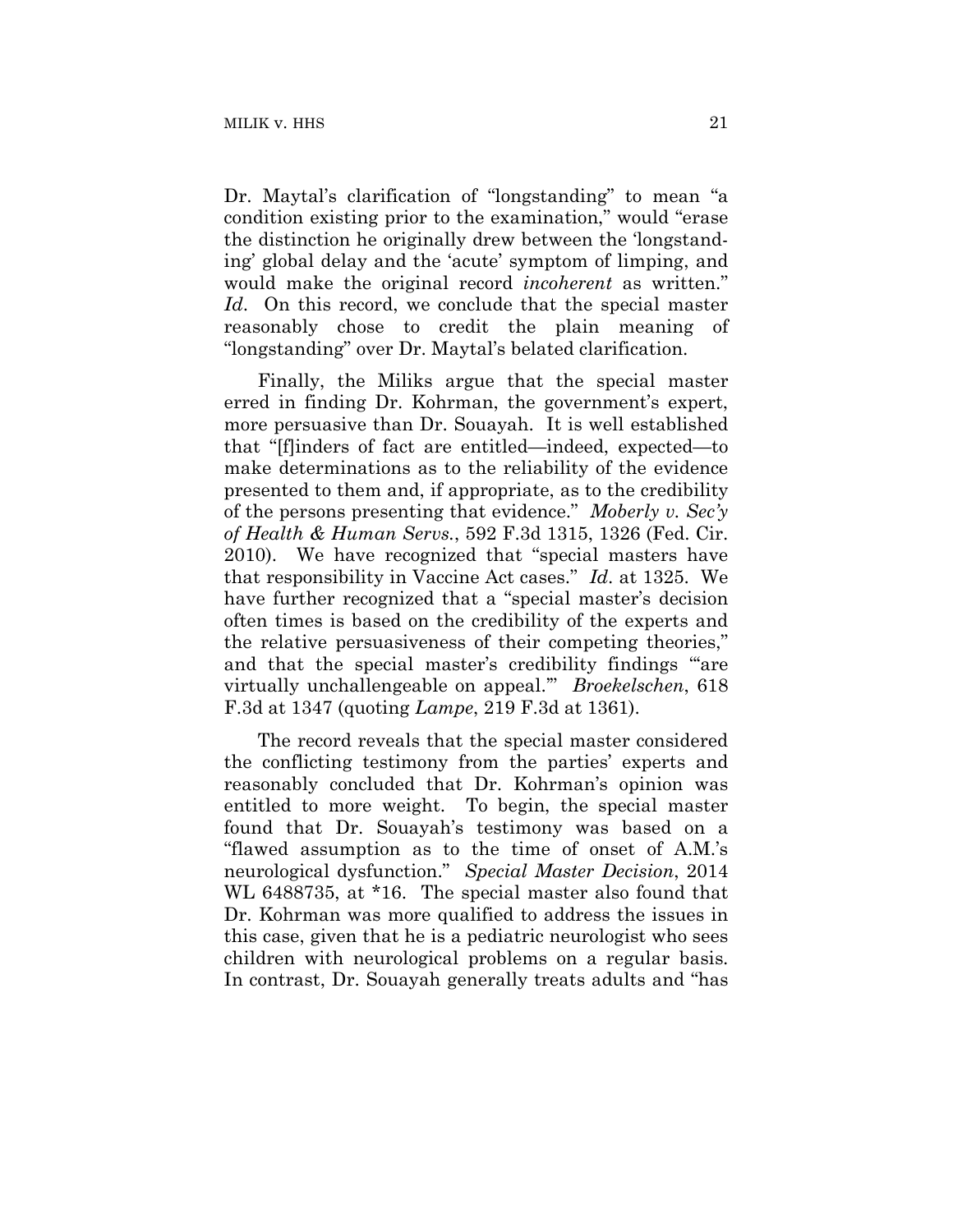not diagnosed developmental delay in a child since his residency in 2002." *Id*.

The special master further found Dr. Kohrman more persuasive because his testimony evinced a more detailed understanding of the Denver Developmental Screening Test ("the Denver test"), which Dr. Maytal applied in his examination of A.M. *Id*. at \*11-12. Dr. Kohrman explained that failing one of the Denver test's language domains is cause for concern, and that "Dr. Maytal noted that A.M. failed *three* language domains—A.M. could not use plurals, could not use his last name, and failed to comprehend cold." *Id*. at \*12. While Dr. Kohrman analyzed A.M.'s scoring under the Denver criteria, Dr. Souayah "did not touch on any of the specifics of the Denver test." *Id*. We find nothing arbitrary or capricious about the special master's determination that Dr. Kohrman's testimony was more persuasive than that of Dr. Souayah. *See Locane v. Sec'y of Health & Human Servs*., 685 F.3d 1375, 1379-80 (Fed. Cir. 2012) (finding "nothing arbitrary or capricious" about the special master's decision to credit the government expert's testimony regarding the onset of injury).

This case, like so many in the Vaccine Act context, turns on its facts. While we agree with the Court of Federal Claims that some of the inferences Dr. Kohrman drew from A.M.'s pre-vaccination records were unsupported, we also agree that the special master's decision "was not based solely, or even largely, on those records." *Milik*, 121 Fed. Cl. at 86. We conclude that the special master thoroughly reviewed all of the relevant evidence, including the expert witnesses' testimonies and reports, and that the record supports his finding that A.M.'s developmental delay predated the MMR vaccination. We therefore cannot say that the special master's onset decision was arbitrary or capricious. Because the Miliks failed to show that the MMR vaccination caused A.M.'s injury, they did not meet their burden under the second